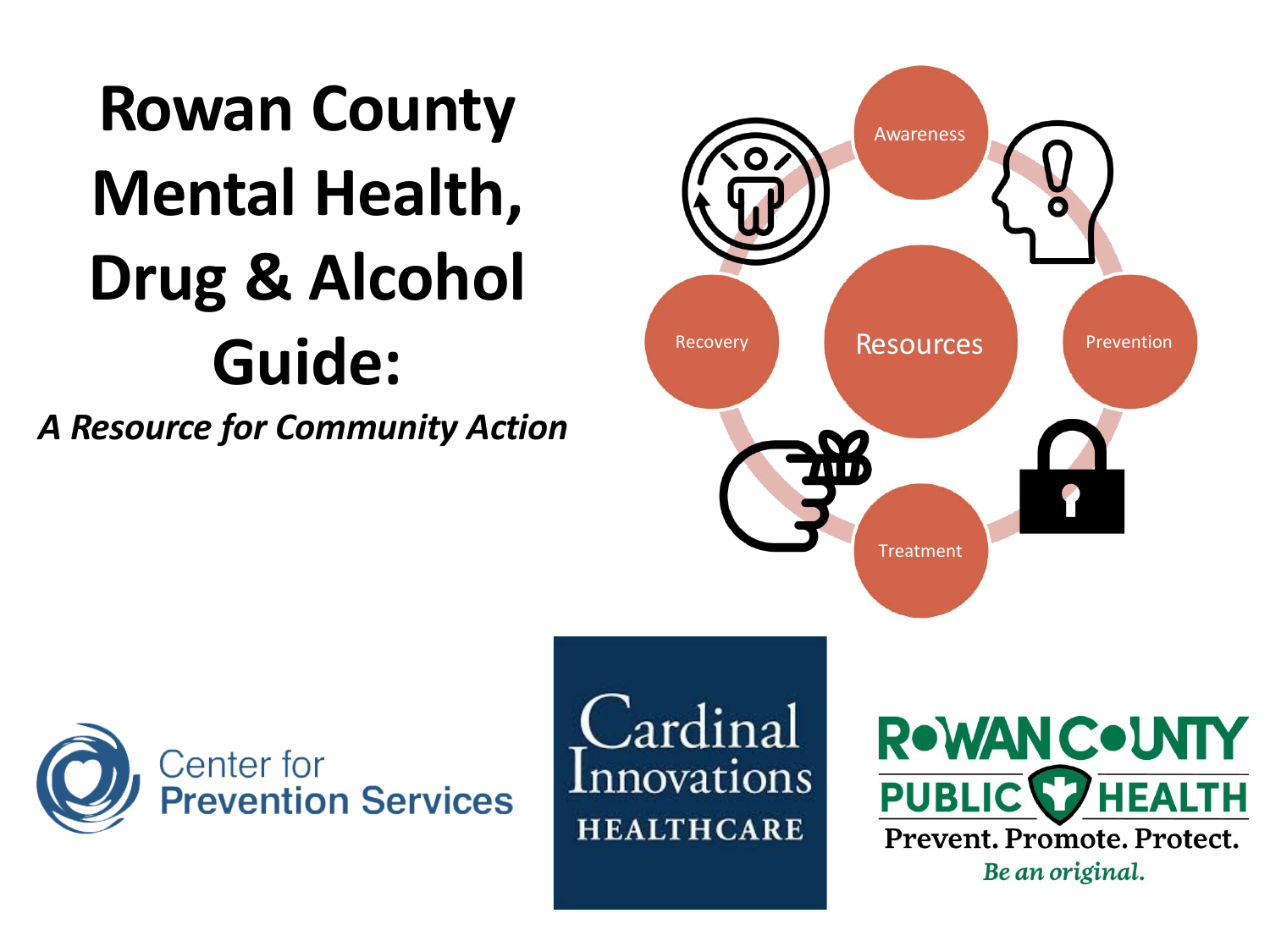#### **Life Matters**

#### Fight addiction together and save our community!

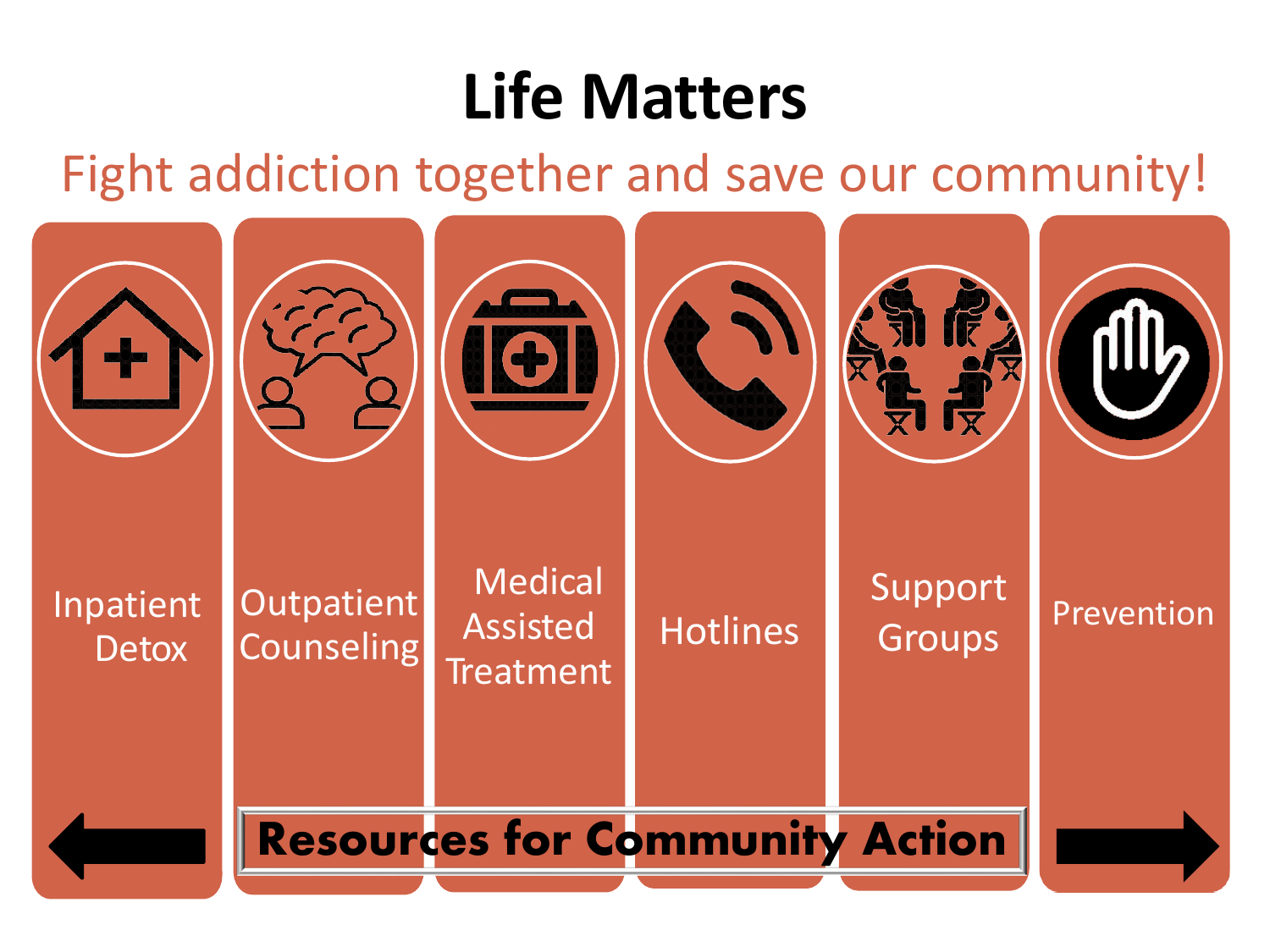







• Medication-Assisted Treatment



• Alcohol Use Disorder



• Hotlines





**ENIEZ** • Support Groups



Outpatient counseling



• Prevention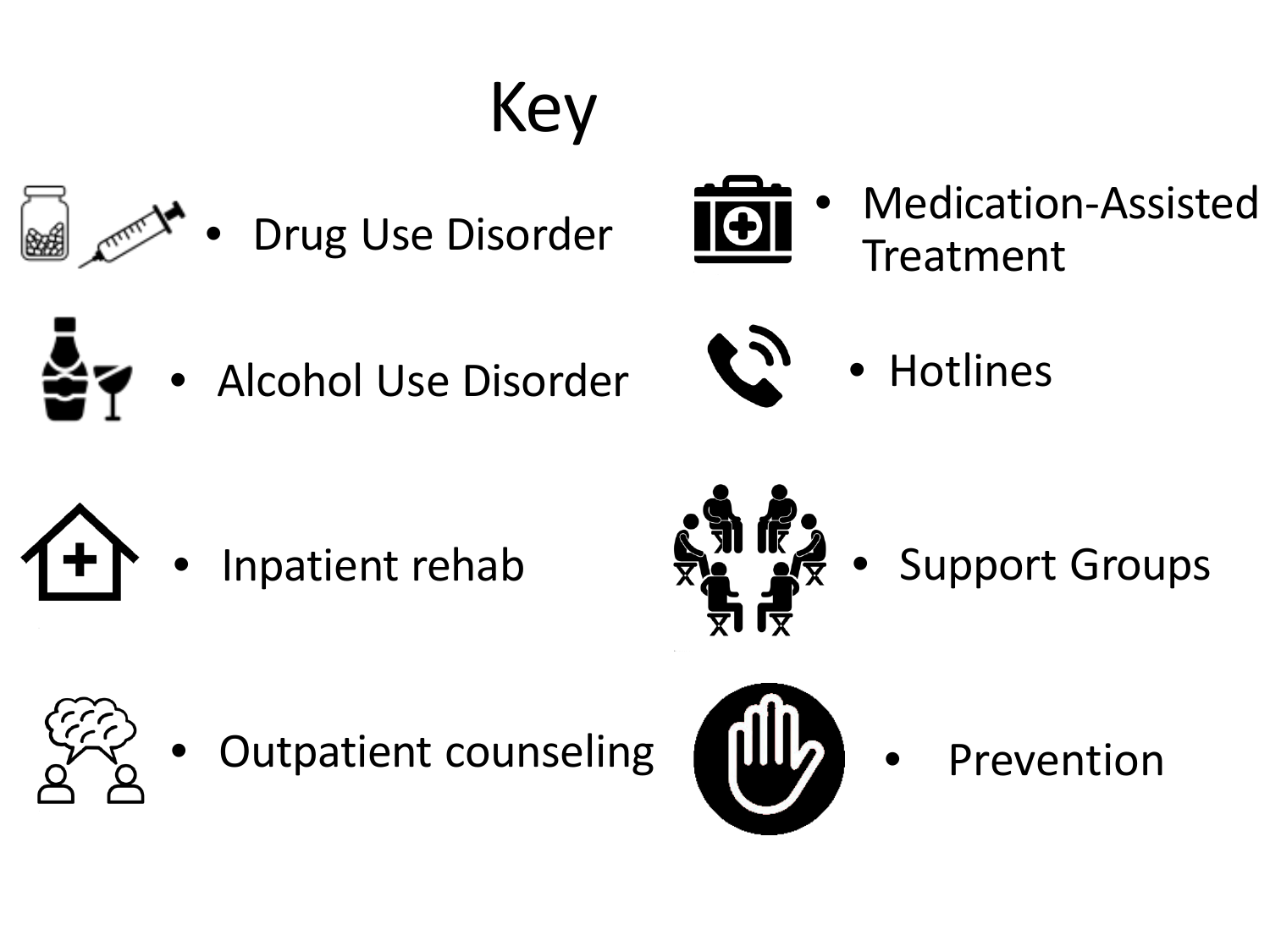# Terms

- **Adult**-a human being after an age (such as 21) specified by law [\*1]
- **Young Adult**-generally a person in the age range of 20 to 39 (or 40) [\*2]
- **Senior**-Elderly persons, usually more than sixty or sixty-five years of age [\*2]
- **Adolescent**-Any person between ages 10 and 19 [\*3]
- **Preteen-A** child especially between the ages of 9 and 12; preadolescent [\*2]
- **Tweens**-A child between middle childhood and adolescence, usually be- tween <sup>8</sup> and <sup>12</sup> years old [\*2]
- **Teen-**between 13 and 19 years old [\*1]
- **Child/Children**-a young person especially between infancy and youth [\*1]
- **Family**-a group of individuals related by blood, marriage, or adoption [\*1]

*\*Please note that these definitions may differ from each agency's/organizations definitions and are merely for reference. References: \*1-Merriam-Webster; \*2-Legal Dictionary/Free Dictionary; \*3-The World health Organization (WHO).*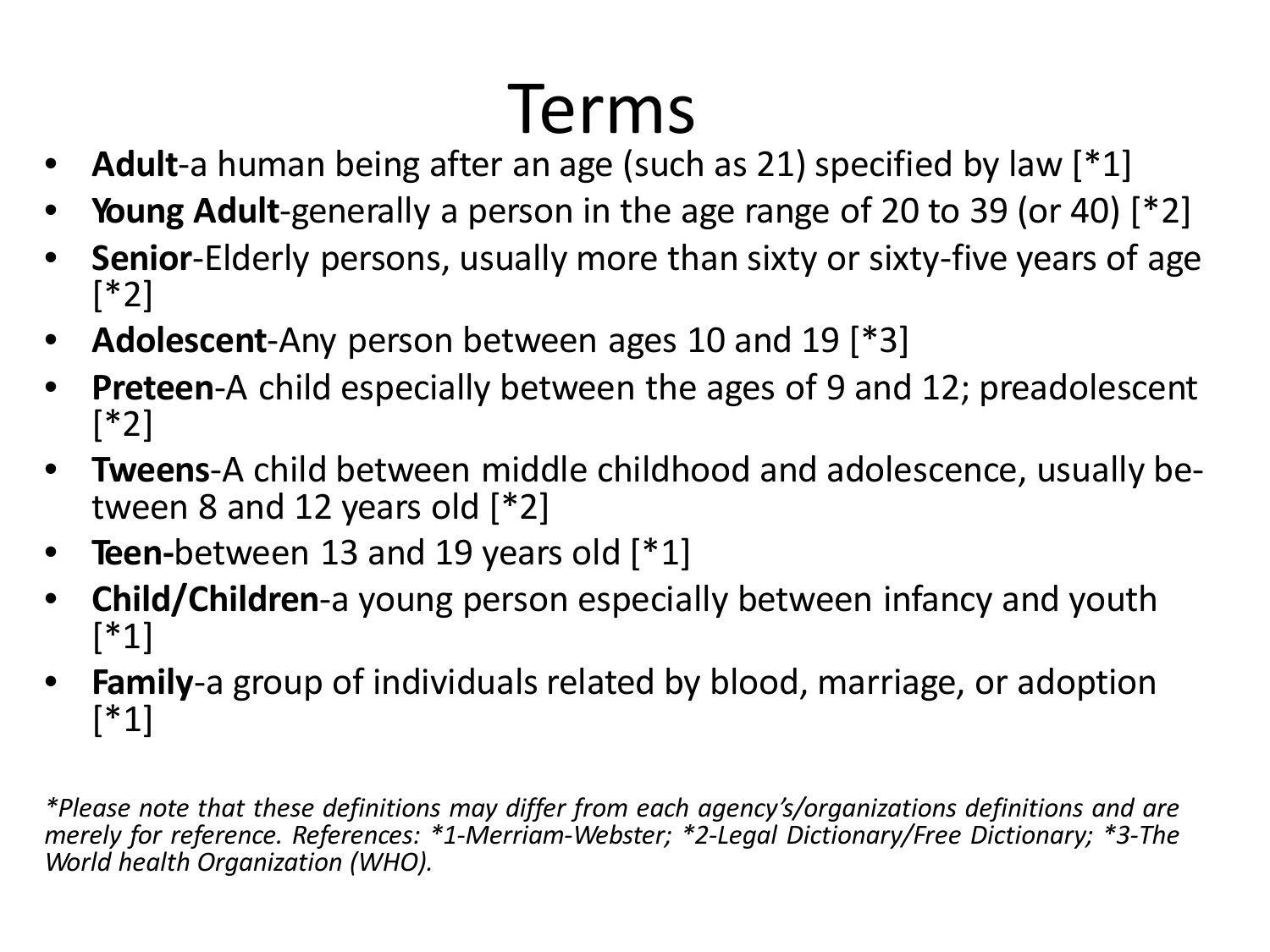Inpatient rehabilitation (rehab) is a treatment facility where patients stay for various lengths of time depending on program. Detox is medically supervised for intoxication, substance use & abuse (generally 3-5 days).

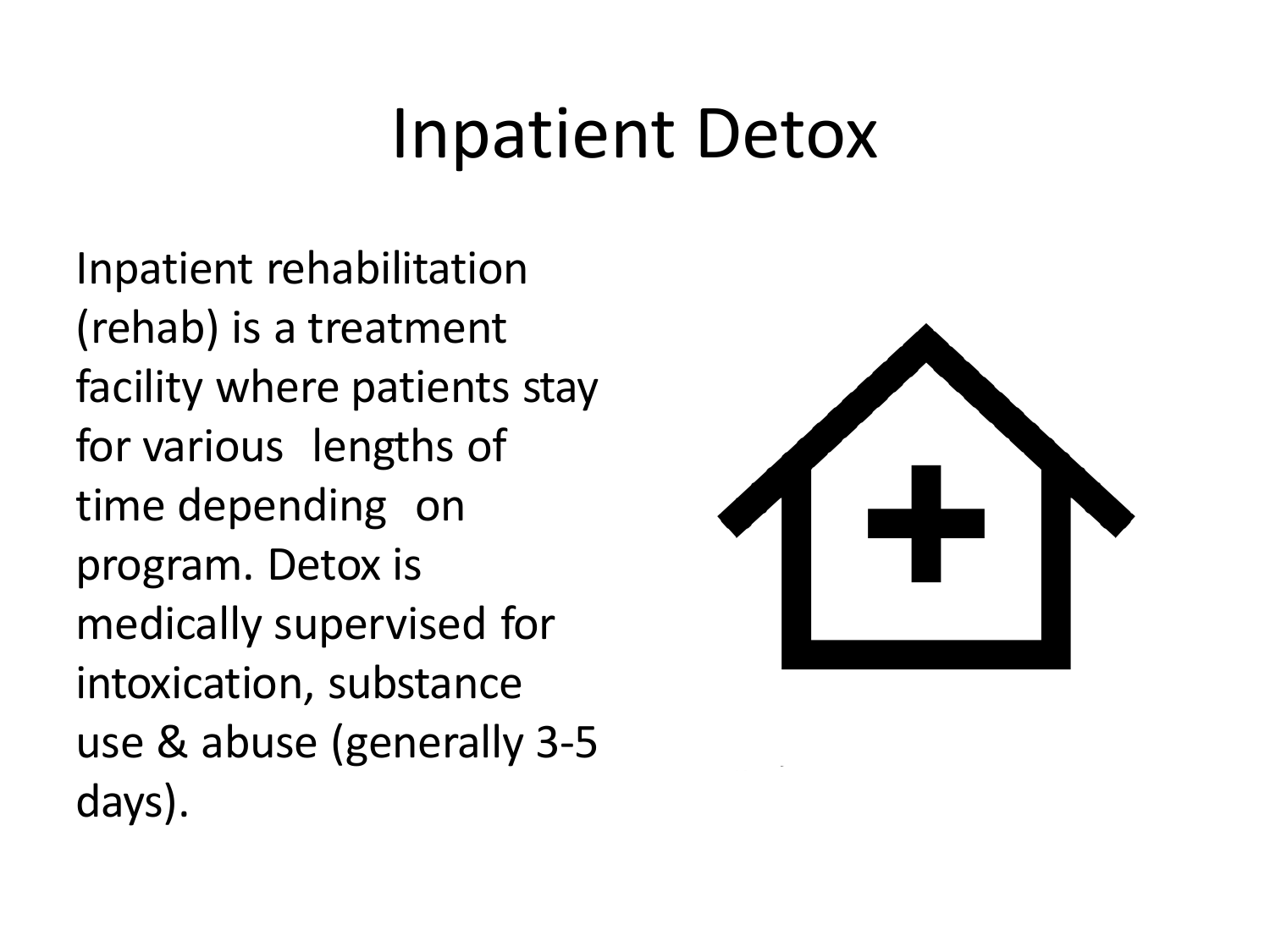| <b>Facility</b>                                                                                                      | <b>Call</b>                                  | <b>Addiction</b> | <b>Serves</b>                                        |
|----------------------------------------------------------------------------------------------------------------------|----------------------------------------------|------------------|------------------------------------------------------|
| <b>Daymark Recovery Services</b><br><b>Mobile Crisis Management</b><br>2129 Statesville Blvd.<br>Salisbury, NC 28147 | 704-939-1133                                 |                  | Adolescents, Adults                                  |
| <b>Daymark Recovery Services</b><br>Kannapolis Crisis<br>1309 S Cannon Blvd<br>Kannapolis, NC 28083                  | 704-933-3212<br>Open 24 hours<br>7 days/week |                  | Adults, young adults,<br>teens, children,<br>seniors |
| <b>Daymark - Davidson Crisis Center</b><br>1104B S Main St.<br>Lexington, NC 27292                                   | 336-300-8826                                 |                  | <b>Adults</b>                                        |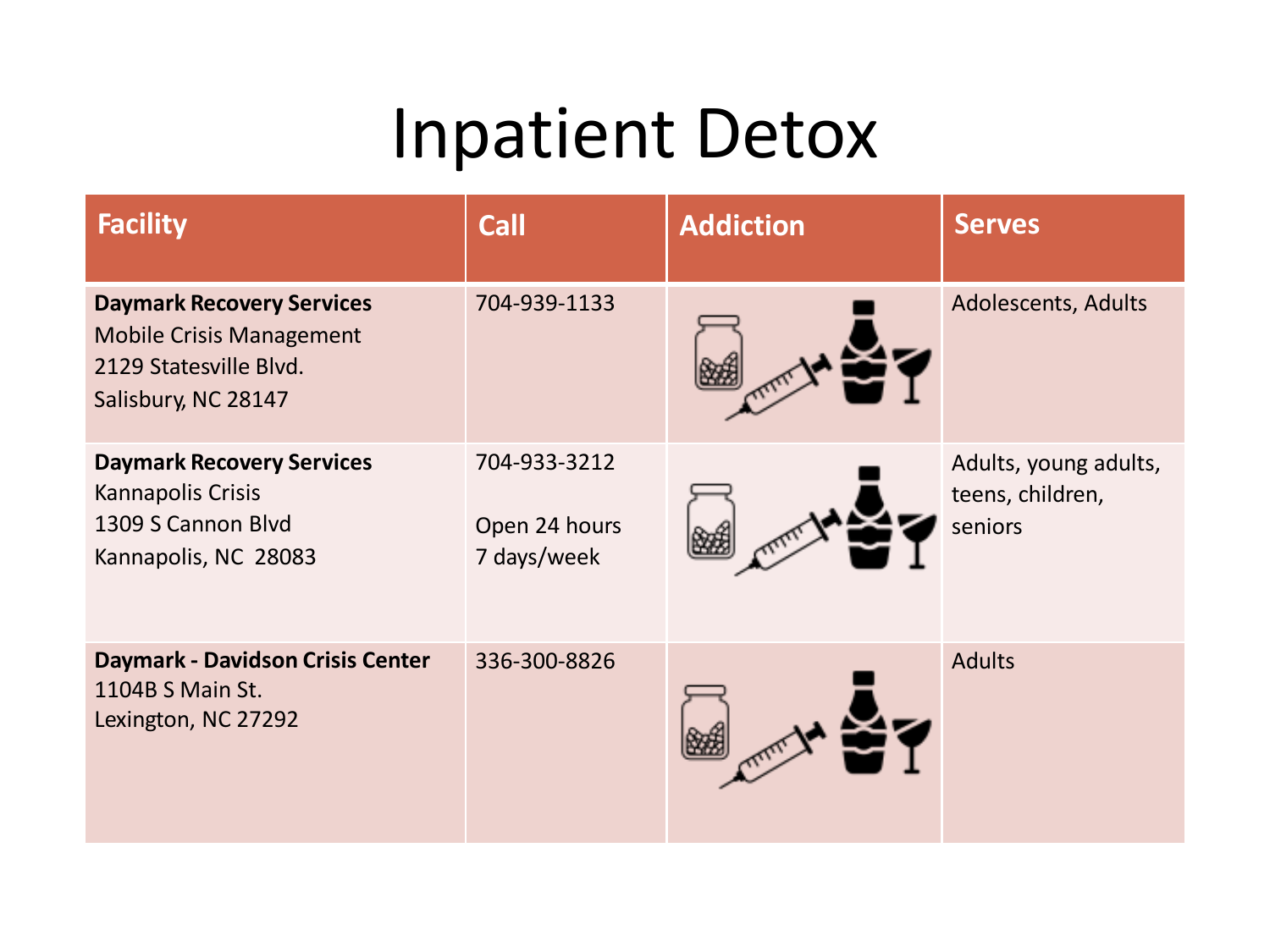| <b>Facility</b>                                                                                                  | <b>Call</b>                                                      | <b>Addiction</b> | <b>Serves</b>                                                                 |
|------------------------------------------------------------------------------------------------------------------|------------------------------------------------------------------|------------------|-------------------------------------------------------------------------------|
| <b>Daymark - Crisis of Cabarrus</b><br>280 Executive Park Dr.<br>Suite 160<br>Concord, NC 28025                  | 704-635-2080                                                     |                  | <b>Adults</b>                                                                 |
| Carolinas HealthCare System<br>Behavioral Health - Davidson<br>16740 Davidson-Concord Road<br>Davidson, NC 28036 | 704-801-9400<br>704-444-2400<br>[Behavioral<br>Health Help Line] |                  | Adults, young adults,<br>teens, seniors, adults<br>Uninsured,<br>underinsured |
| <b>Addictions Recovery Care</b><br><b>Association (ARCA)</b><br>1931 Union Cross Rd.<br>Winston Salem, NC 27101  | 336-784-9470                                                     |                  | <b>Adults</b>                                                                 |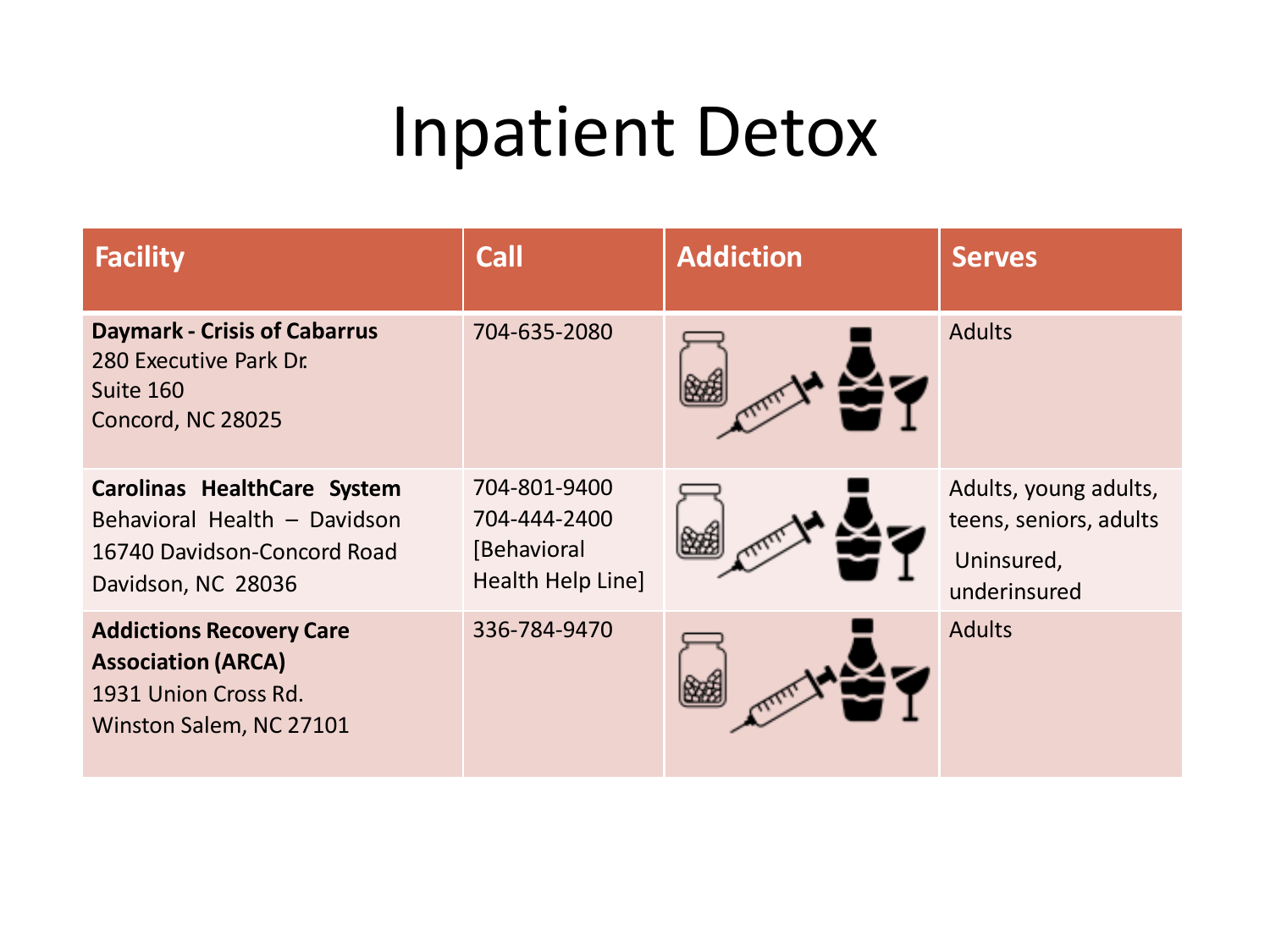| <b>Facility</b>                                                                         | <b>Call</b>                                                  | <b>Addiction</b> | <b>Serves</b>                 |
|-----------------------------------------------------------------------------------------|--------------------------------------------------------------|------------------|-------------------------------|
| <b>Charlotte Rescue Mission</b><br>907 W. 1 <sup>st</sup> Street<br>Charlotte, NC 28202 | 704-334-4635                                                 |                  | <b>Adults</b>                 |
| <b>McLeod Addictive Disease Center</b><br>515 Clanton Rd.<br>Charlotte, NC 28217        | 855-824-9458<br>http://www.mcle<br>odcenter.com/             |                  | Adolescents, Adults           |
| <b>Primary Care Solutions</b><br>5700 Executive Center Dr.<br>Charlotte, NC 28212       | 704-537-1022<br>http://inclusivecoun<br>selingsolutions.com/ |                  | Serves young adults,<br>teens |
| Daymark - Crisis of Union<br>1408 E Franklin St.<br>Monroe, NC 28112                    | 704-635-2080                                                 |                  | <b>Adults</b>                 |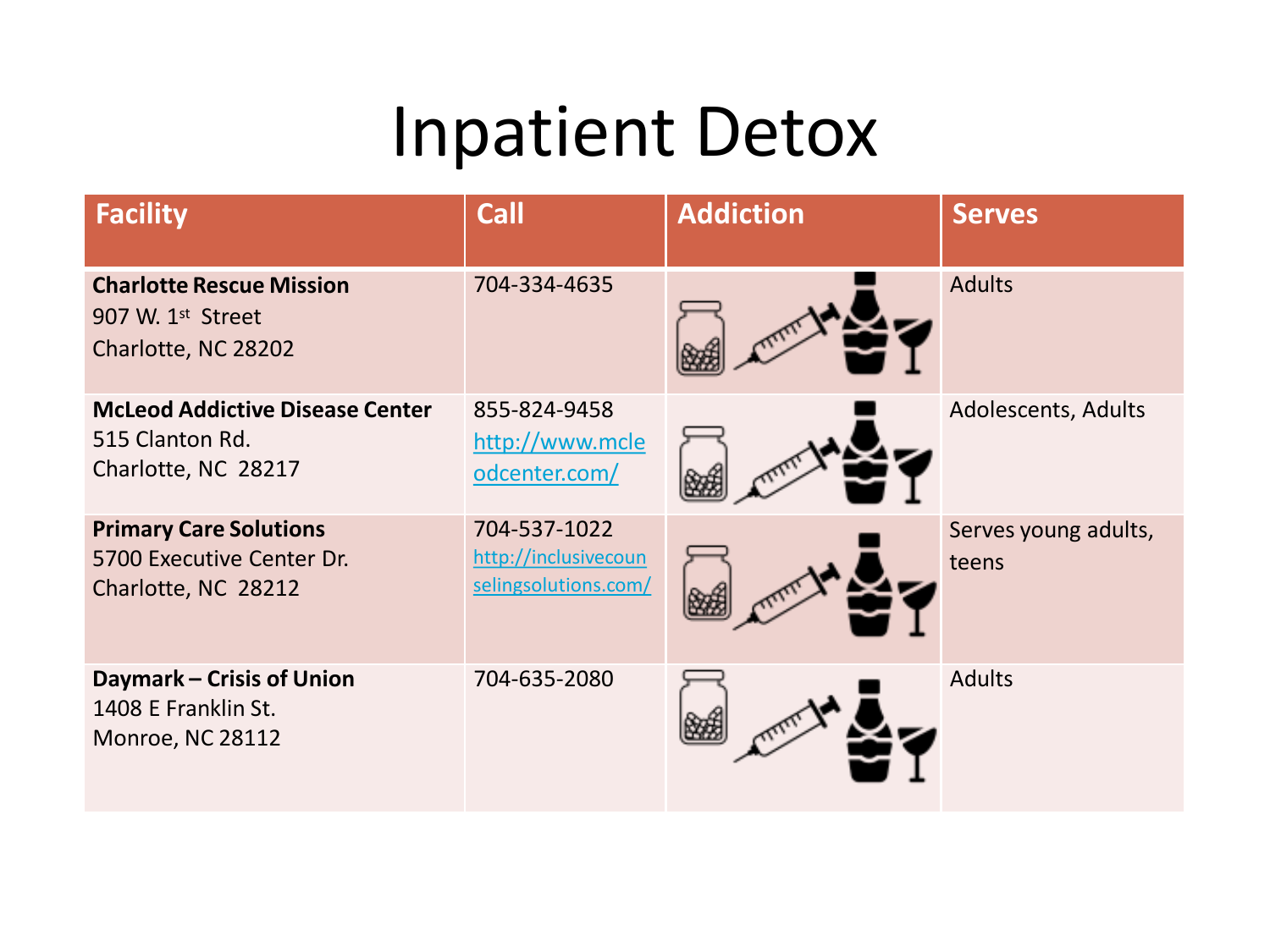Outpatient rehabs are part-time programs, allowing the recovering user to keep going to work or school during the day.

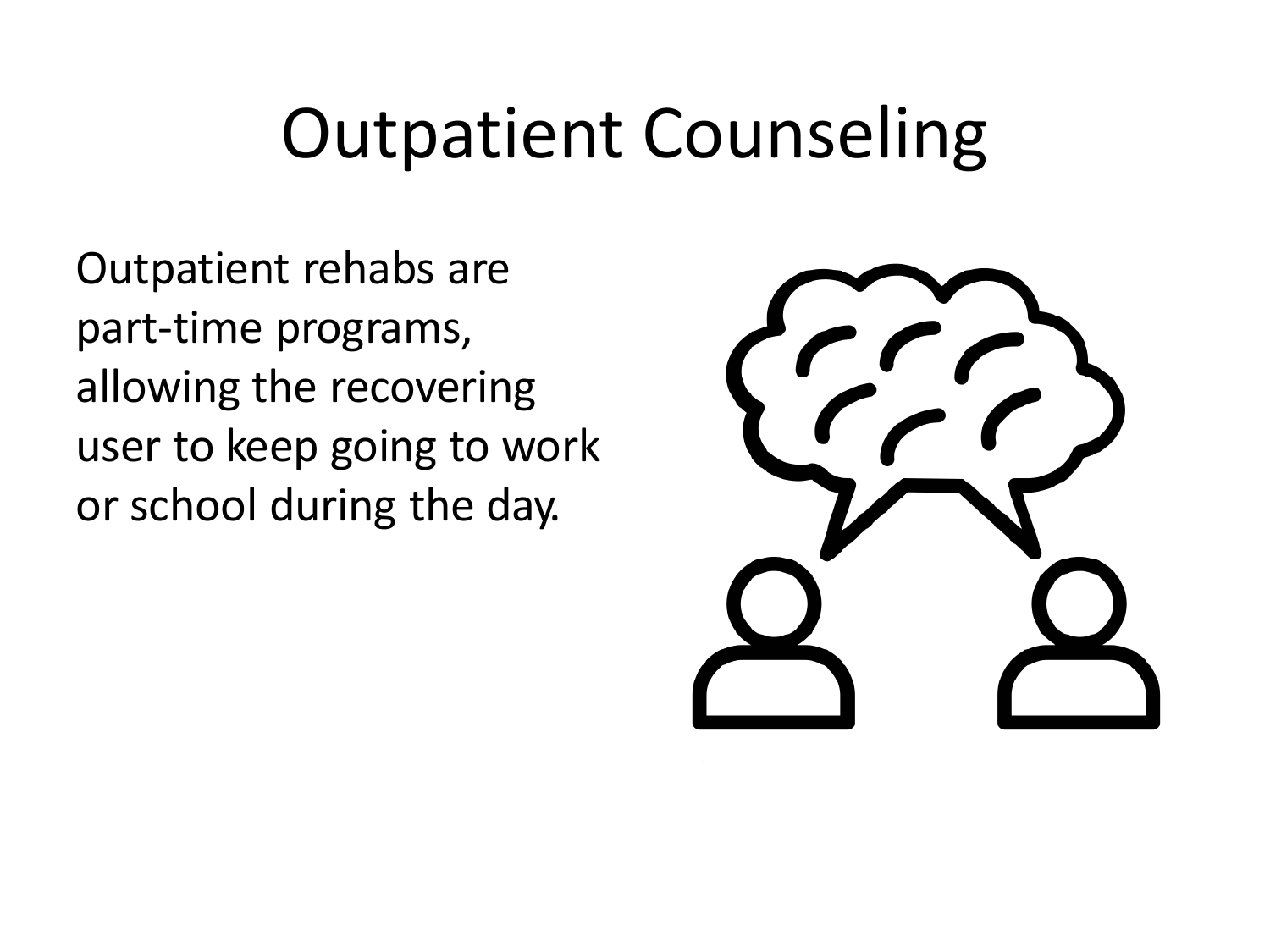| <b>Facility</b>                                                                                          | <b>Call</b>  | <b>Addiction</b> | <b>Serves</b>                                                                    |
|----------------------------------------------------------------------------------------------------------|--------------|------------------|----------------------------------------------------------------------------------|
| <b>A Safe Place Counseling</b><br>1620 S Martin Luther King Jr. Ave.<br>Suite 104<br>Salisbury, NC 28144 | 704-642-1250 |                  | Licensed<br>Independent<br>Practitioner: Adults,<br><b>Families</b>              |
| <b>Above and Not Beneath</b><br>1326 North Main St. Suite C<br>Salisbury, NC 28144                       | 704-618-2615 |                  | Licensed<br>Independent<br>Practitioner: Adults,<br><b>Families</b>              |
| <b>Ascend Psychological Services,</b><br><b>PLLC</b><br>110 A East Main St.<br>Rockwell, NC 28138        | 704-279-0626 |                  | Licensed<br>Independent<br><b>Practitioner Group:</b><br><b>Adults, Families</b> |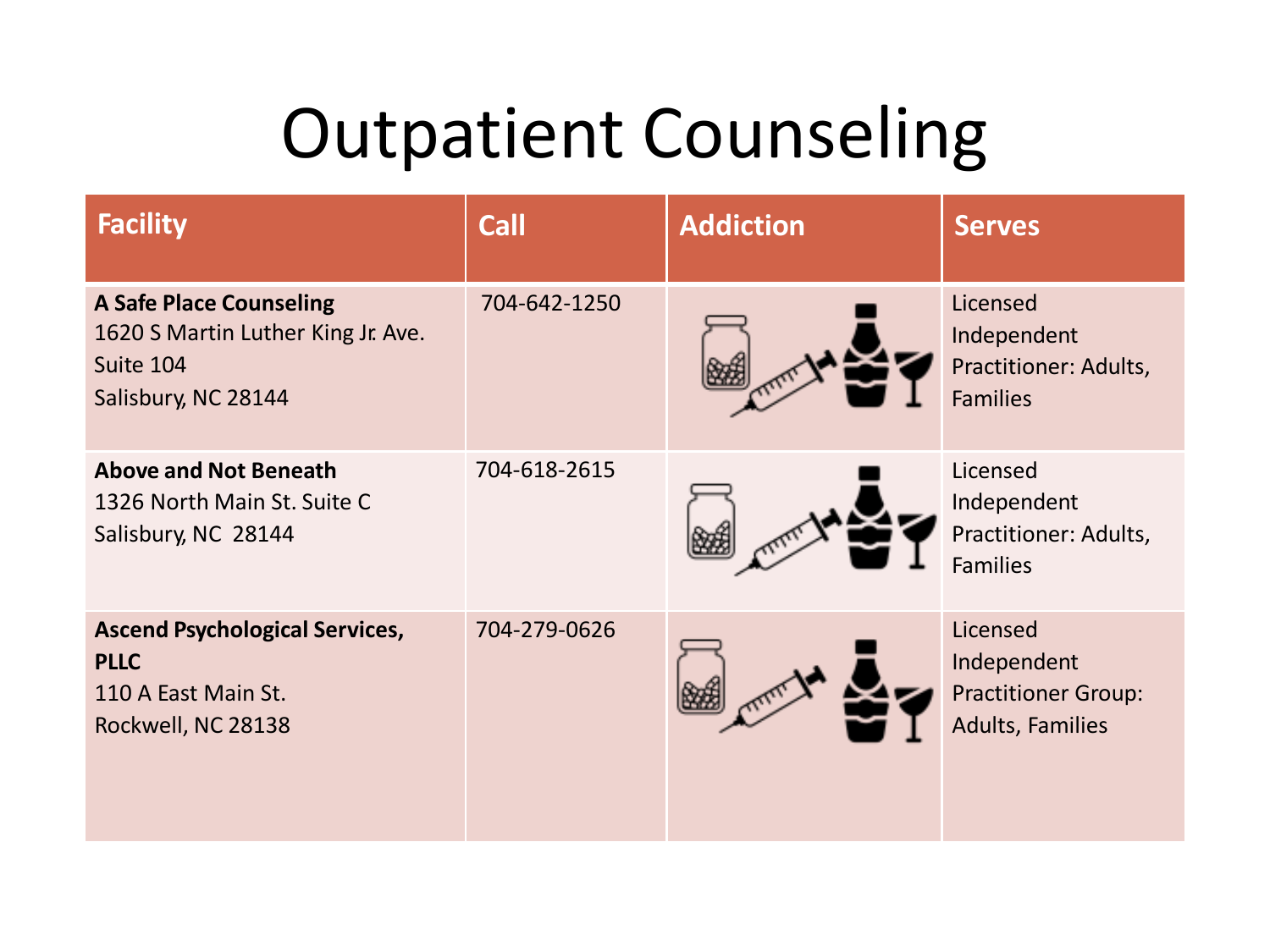| <b>Facility</b>                                                                                   | <b>Call</b>                                                          | <b>Addiction</b> | <b>Serves</b>                                                                    |
|---------------------------------------------------------------------------------------------------|----------------------------------------------------------------------|------------------|----------------------------------------------------------------------------------|
| <b>Center For Emotional Health, P.C.</b><br>529 W Innes Street<br>Salisbury, NC 28144             | 704-237-4240                                                         |                  | Licensed<br>Independent<br><b>Practitioner Group:</b><br><b>Adults, Families</b> |
| <b>Genesis A New Beginning Inc.</b><br>625 W Innes St. Suite 201<br>Salisbury, NC 28144           | 704-636-0838                                                         |                  | Licensed<br>Independent<br>Practitioner: Adults,<br><b>Families</b>              |
| <b>Inclusive Counseling Solutions, LLC</b><br>121 W. Council St. Suite 102<br>Salisbury, NC 28144 | 704-209-4008<br>http://www.inclusive<br>counselingsolutions.<br>com/ |                  | Licensed<br>Independent<br><b>Practitioner Group:</b><br>Adults, Adolescents     |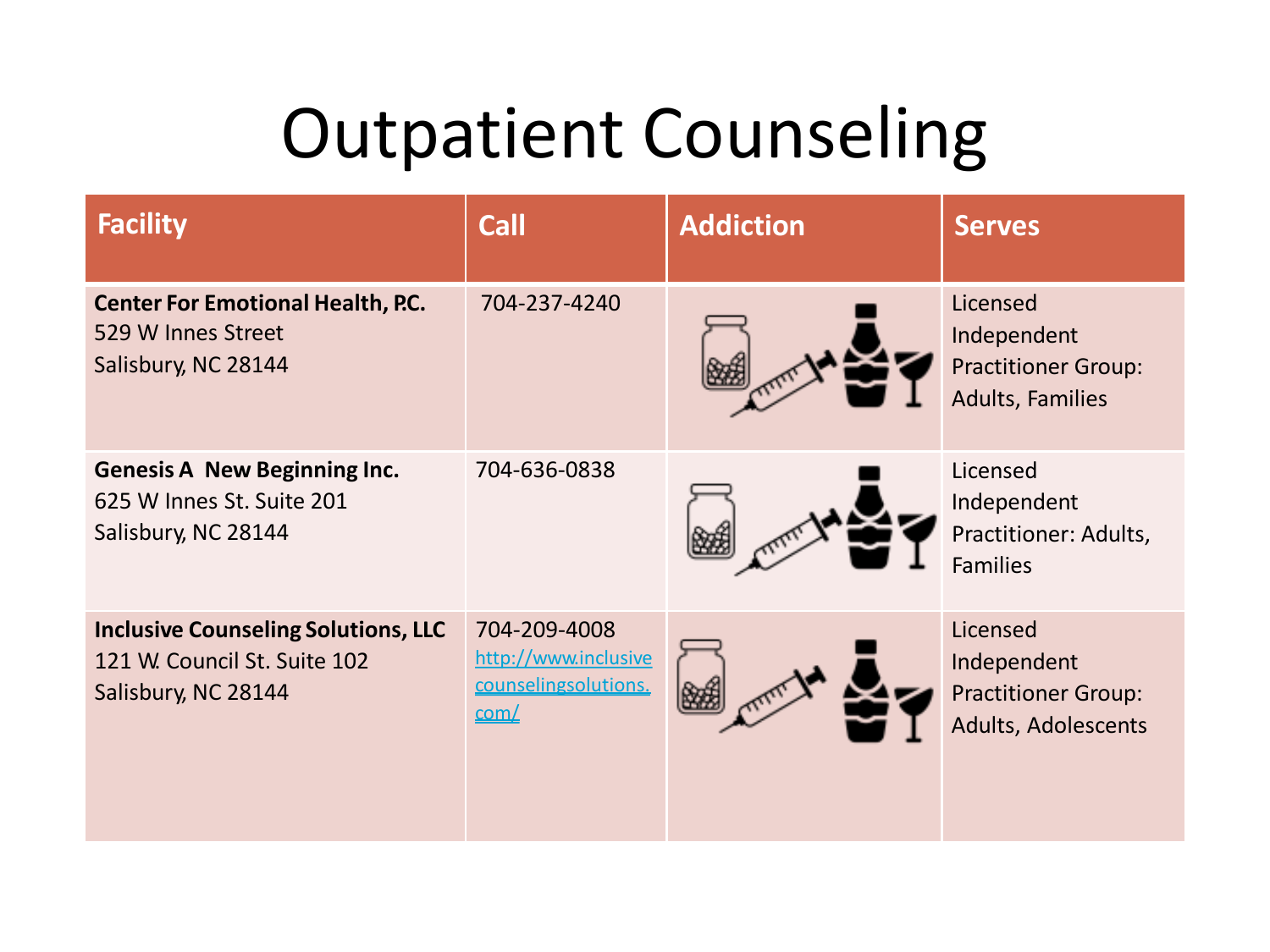| <b>Facility</b>                                                                         | <b>Call</b>                                                        | <b>Addiction</b> | <b>Serves</b>                                                       |
|-----------------------------------------------------------------------------------------|--------------------------------------------------------------------|------------------|---------------------------------------------------------------------|
| <b>Boyden Dean Melton, LCAS</b><br>165 Mahaley Ave.<br>Salisbury, NC 28144              | 336-416-0892                                                       |                  | Licensed<br>Independent<br>Practitioner: Adults,<br><b>Families</b> |
| <b>Christopher Abbey, LPC</b><br>316 W Main St.<br>Rockwell, NC 28138                   | 980-234-5662                                                       |                  | Licensed<br>Independent<br>Practitioner: Adults,<br><b>Families</b> |
| Jay L. Boulter, MA, LMFT, LPC<br>203 Cedarwood Drive<br>Salisbury, NC 28147             | 704-633-3117                                                       |                  | Licensed<br>Independent<br>Practitioner: Adults,<br><b>Families</b> |
| <b>Capstone Recovery Center for</b><br>Women<br>418 W. Innes St.<br>Salisbury, NC 28144 | 704-749-0797<br>866-245-5672<br>www.capstonerec<br>overycenter.org |                  | Residential and non-<br>residential programs<br>for women.          |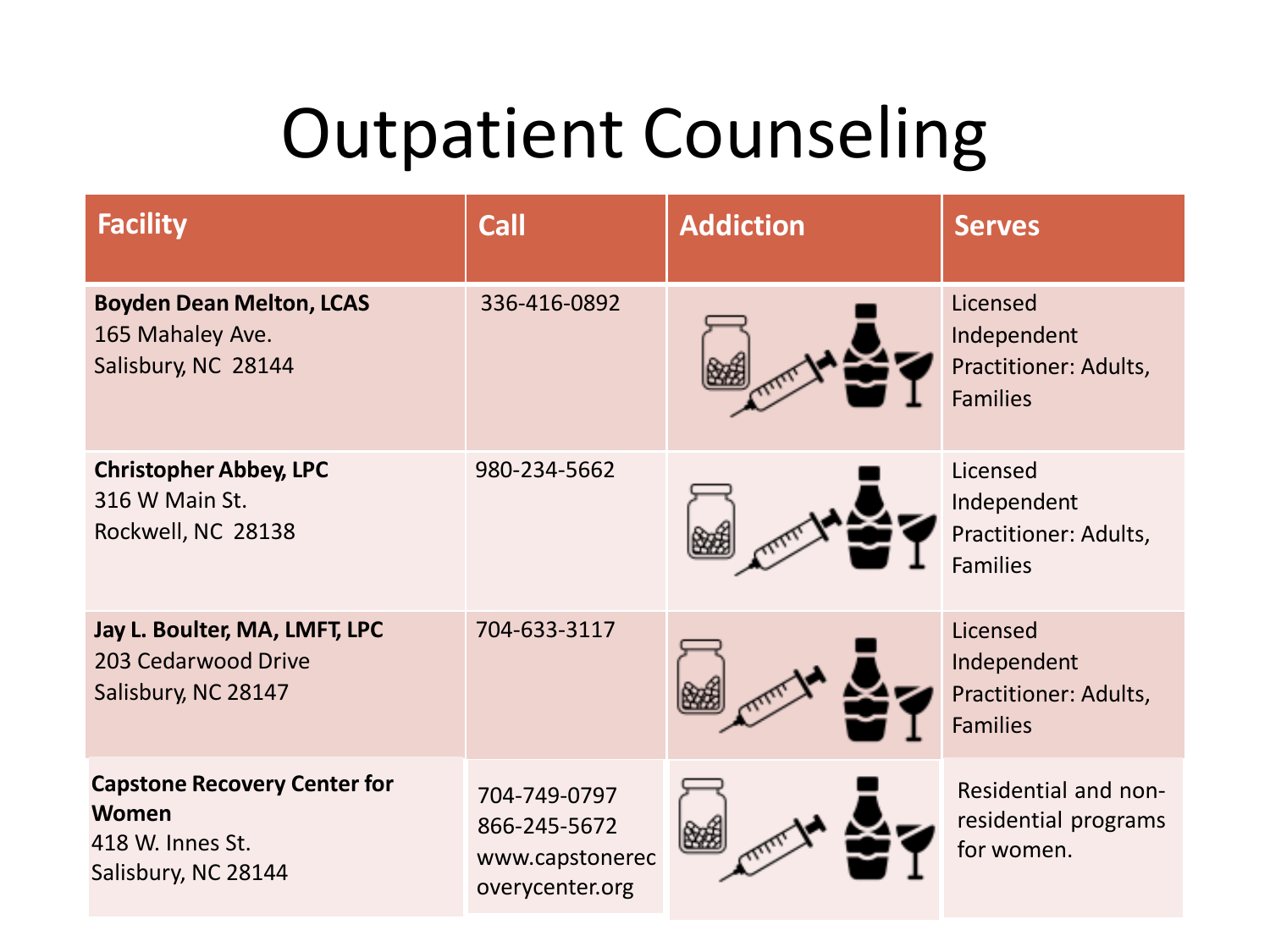| <b>Facility</b>                                                                         | <b>Call</b>  | <b>Addiction</b> | <b>Serves</b>                                                       |
|-----------------------------------------------------------------------------------------|--------------|------------------|---------------------------------------------------------------------|
| Mary Willis Page, MA, LPA<br>165 Mahaley Ave.<br>Salisbury, NC 28144                    | 336-213-1099 |                  | Licensed<br>Independent<br>Practitioner: Adults,<br><b>Families</b> |
| <b>DAYMARK Recovery Services, Inc.</b><br>2129 Statesville Blvd.<br>Salisbury, NC 28147 | 704-939-1133 |                  | Agency: Adults,<br>Adolescents                                      |
| <b>Natalie Errante, PMH-NP</b><br>103 Dorsett Dr. Suite 200<br>Salisbury, NC 28144      | 704-870-8108 |                  | Licensed<br>Independent<br>Practitioner                             |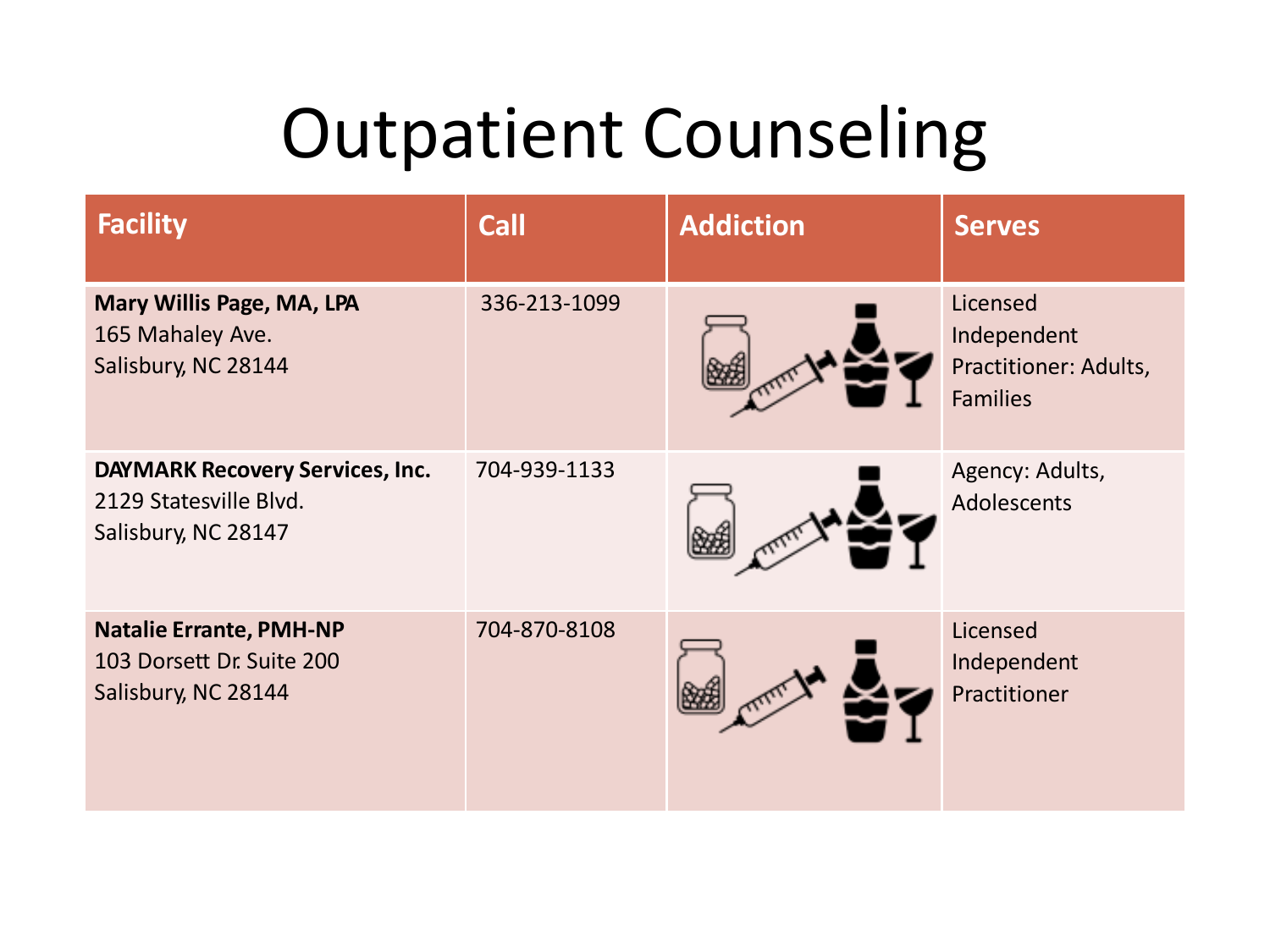| <b>Facility</b>                                                                                     | <b>Call</b>  | <b>Addiction</b> | <b>Serves</b>       |
|-----------------------------------------------------------------------------------------------------|--------------|------------------|---------------------|
| <b>Nazareth Child &amp; Family</b><br><b>Connections</b><br>165 Mahaley Ave.<br>Salisbury, NC 28144 | 704-636-5522 |                  | Children, Families  |
| <b>Novant Health Psychiatry</b><br>315 Mocksville Avenue<br>Salisbury, NC 28144                     | 704-870-2664 |                  | <b>Adults</b>       |
| <b>NSC Behavioral Concepts, LLC</b><br>507 W Innes St. Suite 105<br>Salisbury, NC 28144             | 704-267-5957 |                  | Adults, Adolescents |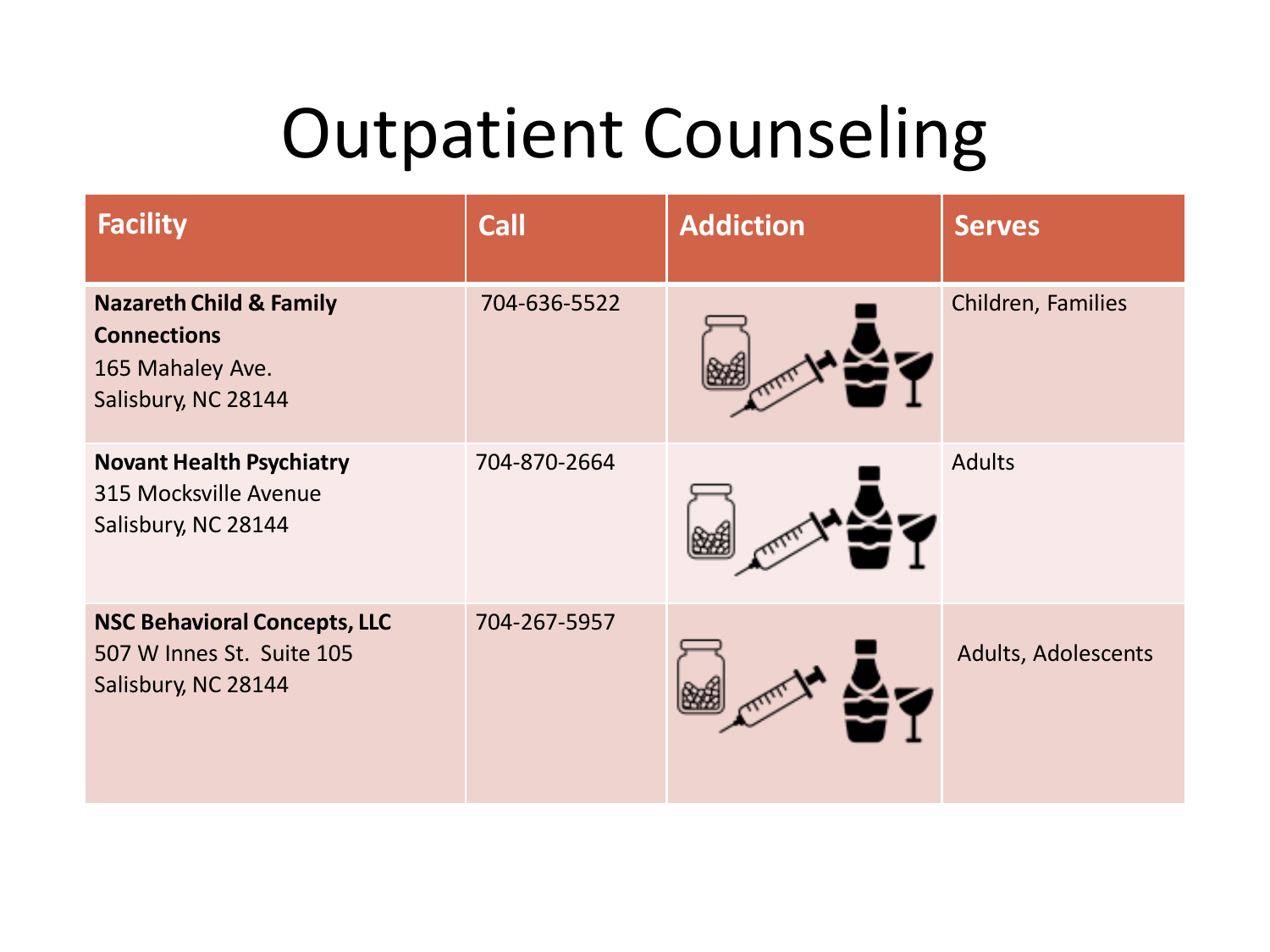| <b>Facility</b>                                                                                                     | Call         | <b>Addiction</b> | <b>Serves</b> |
|---------------------------------------------------------------------------------------------------------------------|--------------|------------------|---------------|
| <b>Rowan Psychiatric and Medical</b><br><b>Services, PA</b><br>310 Statesville Blvd. Suite 1<br>Salisbury, NC 28144 | 704-637-1888 |                  |               |
| <b>S&amp;H Youth and Adult Services, Inc.</b><br>714 S Main St.<br>Salisbury, NC 28144                              | 704-603-8285 |                  | Youth, Adults |
| <b>Salisbury Psychiatric Associates,</b><br>P.C.<br>427 West Innes St.<br>Salisbury, NC 28144                       | 704-637-5151 |                  |               |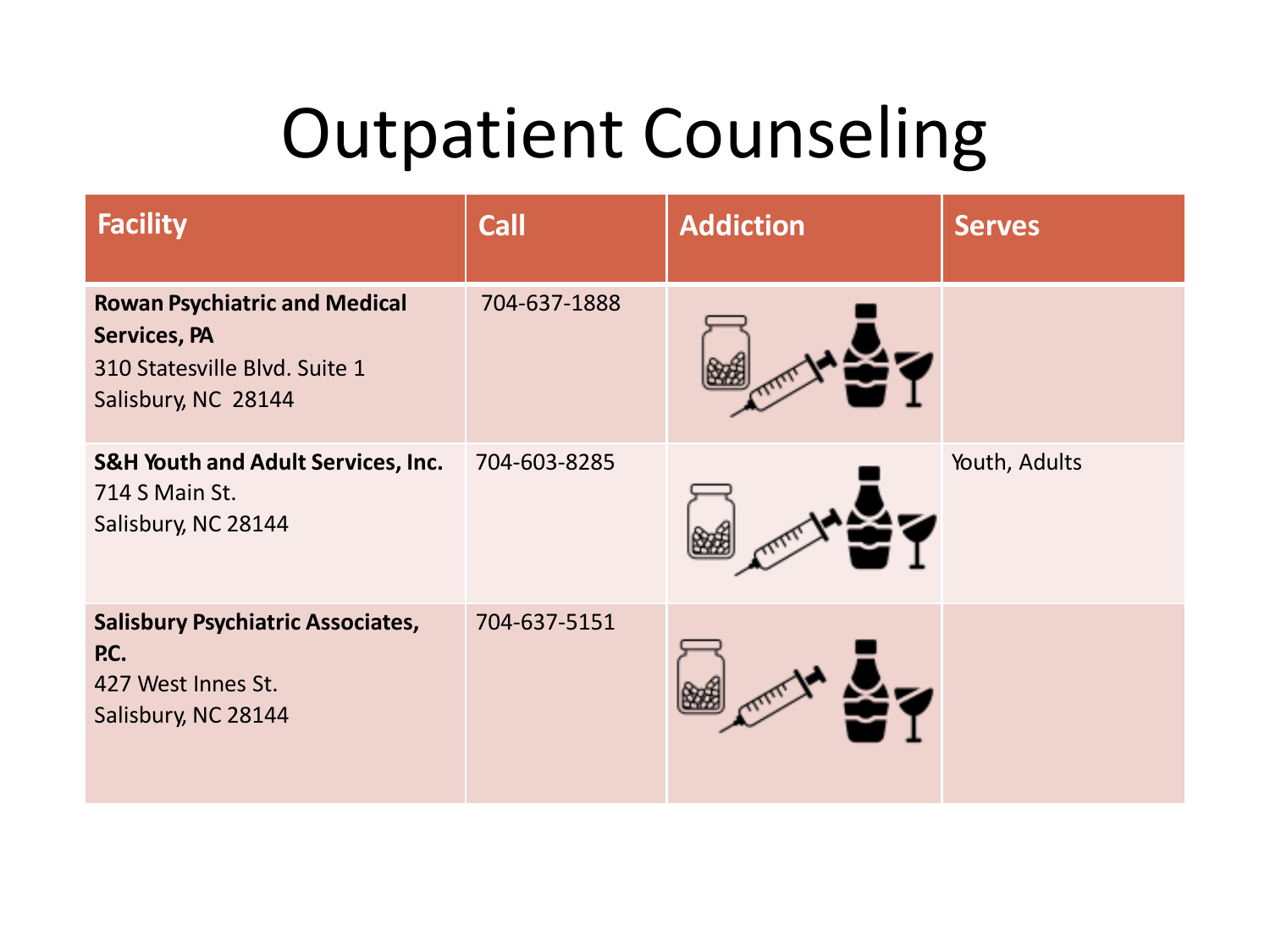| <b>Facility</b>                                                                                     | <b>Call</b>  | <b>Addiction</b> | <b>Serves</b> |
|-----------------------------------------------------------------------------------------------------|--------------|------------------|---------------|
| <b>Sherita Crews, PLLC</b><br>301 S Main St. Suite 135<br>Salisbury, NC 28144                       | 336-324-5472 |                  |               |
| <b>Sims Training and Wellness Center,</b><br>Inc.<br>507 W Innes St.<br>Salisbury, NC 28144         | 704-630-6634 |                  |               |
| <b>TGH Behavioral Health Services,</b><br>Inc.<br>470 Jake Alexander Blvd. W<br>Salisbury, NC 28147 | 704-754-5662 |                  |               |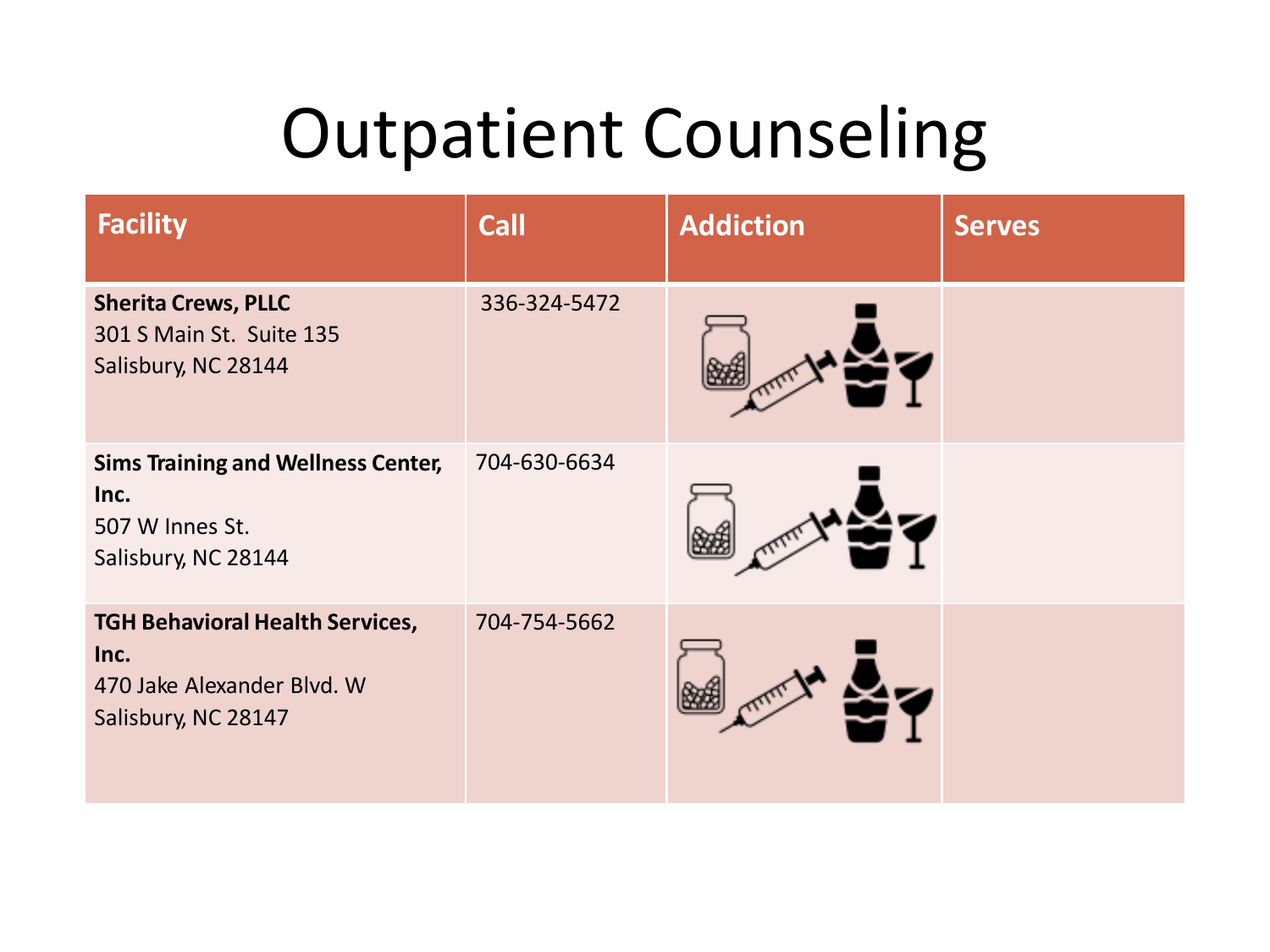## Medication-Assisted Treatment

Medication-Assisted Treatment (MAT) is the use of FDA- approved medications, in combination with counseling and behavioral therapies, to provide a "whole-patient" approach to the treatment of substance use disorders.

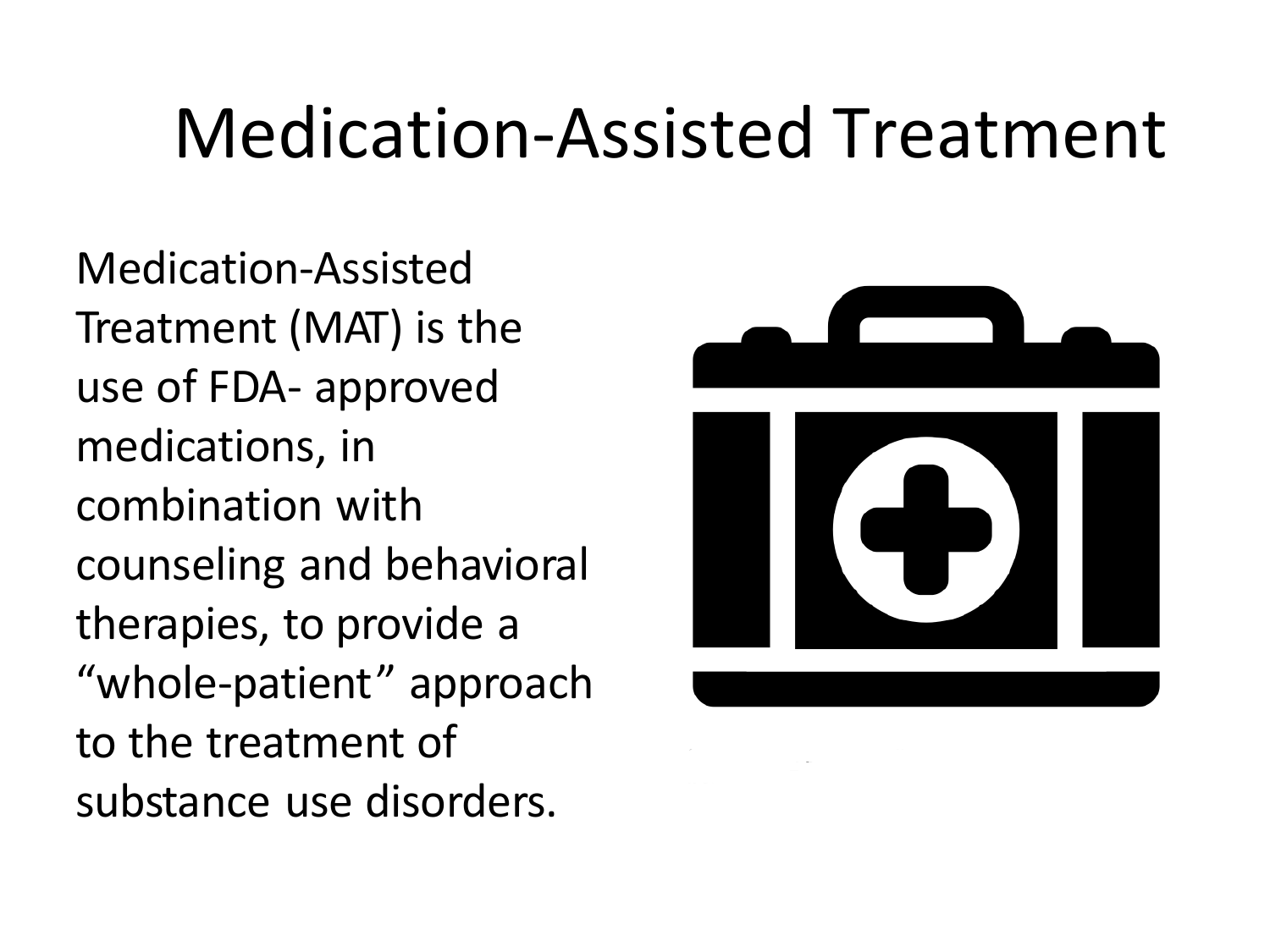## Medication-Assisted Treatment (MAT)

| <b>Facility</b>                                                                                            | <b>Call</b>                                      | <b>Addiction</b> | <b>Serves</b>                                                                                                          |
|------------------------------------------------------------------------------------------------------------|--------------------------------------------------|------------------|------------------------------------------------------------------------------------------------------------------------|
| <b>Daymark Recovery Services</b><br><b>Rowan Center</b><br>2129 Statesville Blvd.<br>Salisbury, NC 28147   | 704-633-3616                                     |                  |                                                                                                                        |
| <b>Genesis A New Beginning Inc.</b><br>625 W Innes St. Suite 201<br>Salisbury, NC 28144                    | 704-636-0838<br>https://www.gen<br>esis-anb.com/ |                  | Children (6 to 10),<br>Preteens/Tweens (11<br>to $13$ ),<br>Adolescents/Teens<br>(14 to 19), Adults,<br><b>Seniors</b> |
| <b>Daymark Recovery Services</b><br><b>Kannapolis Crisis</b><br>1309 S Cannon Blvd<br>Kannapolis, NC 28083 | 704-933-3212                                     |                  | Adults, Teens,<br>Children, Seniors                                                                                    |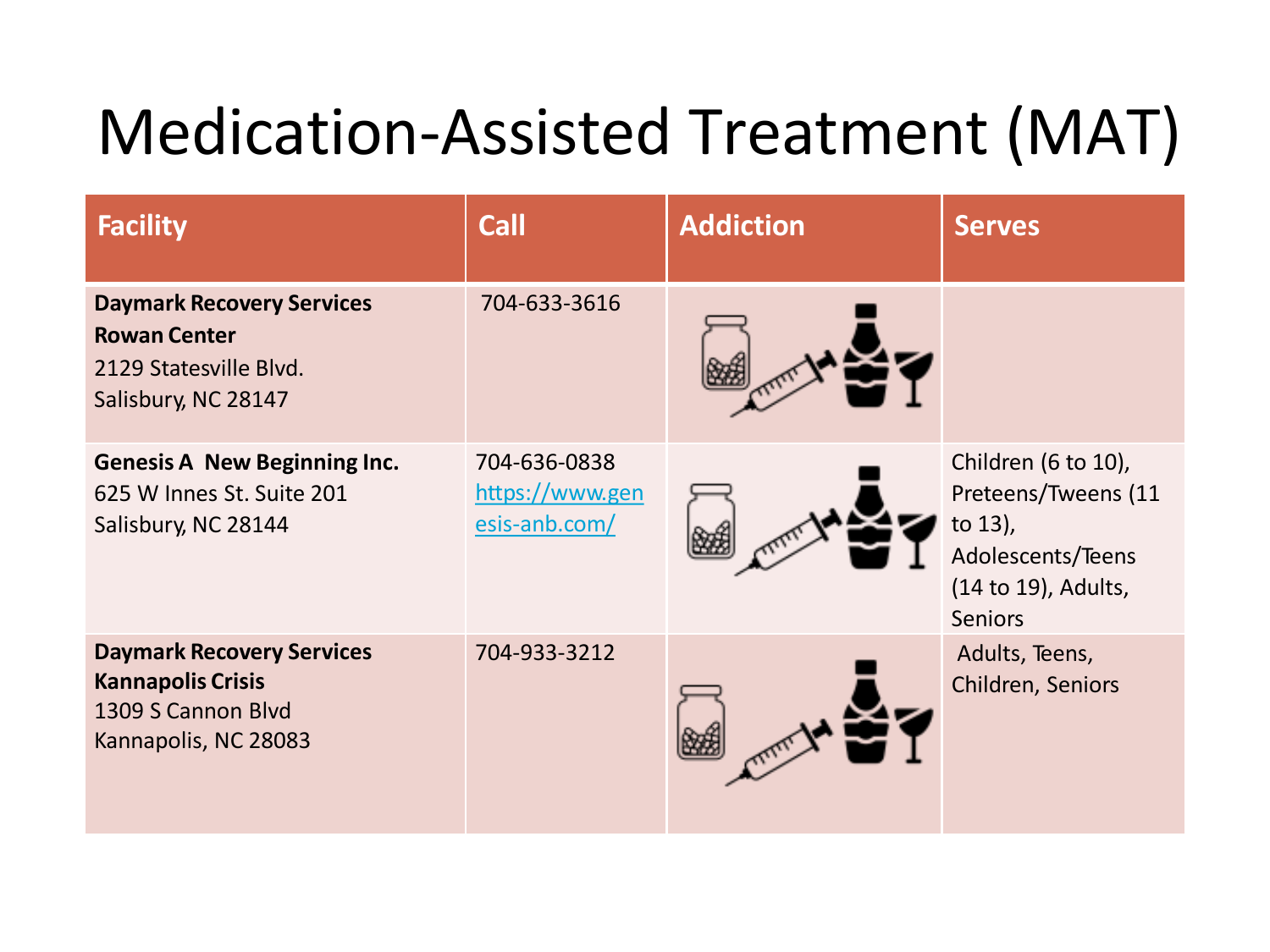## Medication-Assisted Treatment (MAT)

| <b>Facility</b>                                                                                  | <b>Call</b>                                                                        | <b>Addiction</b> | <b>Serves</b>                         |
|--------------------------------------------------------------------------------------------------|------------------------------------------------------------------------------------|------------------|---------------------------------------|
| <b>Northeast Psychiatric Service</b><br>380 Copperfield Boulevard<br>Northeast Concord, NC 28025 | 704-403-1800<br>704-444-2400<br>[Behavioral<br>Health Help Line]                   |                  | Adults, Young Adults,<br><b>Teens</b> |
| <b>Primary Care Solutions</b><br>5700 Executive Center Dr.<br>Charlotte, NC 28212                | 704-537-1022                                                                       |                  | Adults, Young Adults,<br><b>Teens</b> |
| <b>Epiphany Family Services</b><br>6900 Farmingdale Drive<br>Charlotte, NC 28212                 | 704-536-6853                                                                       |                  | Teens, Children                       |
| <b>Rowan Treatment Associates</b><br>1504 Jake Alexander Boulevard W<br>Salisbury, NC 28147      | 704-645-8539<br>Mon, Tues, Wed,<br>Fri 5AM-12PM;<br>Thurs 5AM-10AM;<br>Sat 5AM-9AM |                  | <b>Adults</b>                         |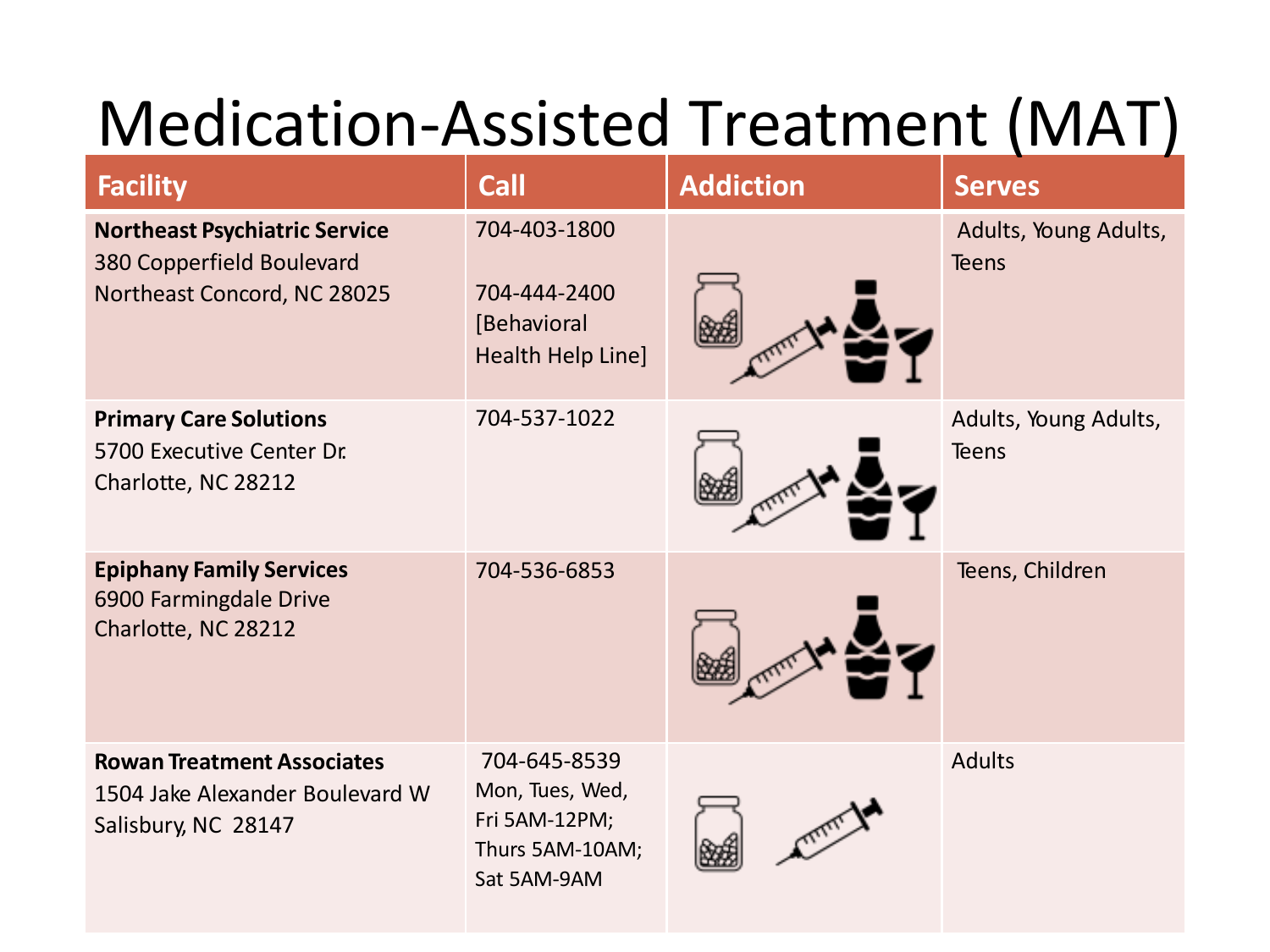Hotlines are free, confidential treatment referral and information services for individuals and families facing mental and/or substance use disorders.

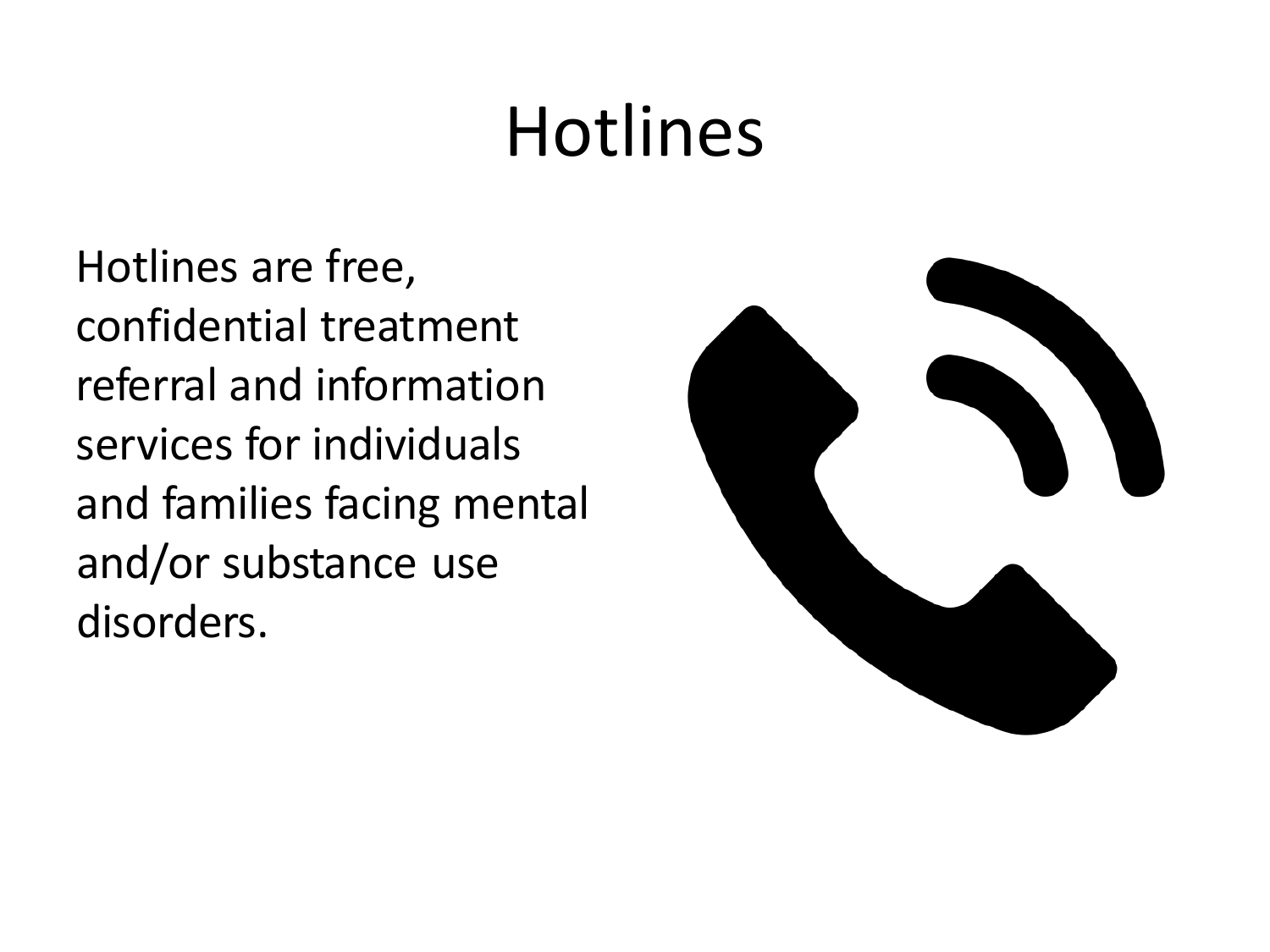| <b>Facility</b>                                            | <b>Call</b>                                                             | <b>Addiction</b> | <b>Services</b>                            |
|------------------------------------------------------------|-------------------------------------------------------------------------|------------------|--------------------------------------------|
| <b>Cardinal Innovations Healthcare</b><br><b>Solutions</b> | 1-800-939-5911<br>https://www.card<br>inalinnovations.or<br>g/          |                  | 24/7 Crisis Line                           |
| <b>Daymark Recovery Services</b>                           | 1-866-275-9552<br>http://www.daym<br>arkrecovery.org/                   |                  | 24 Hour Crisis Hotline                     |
| <b>National Suicide Prevention</b><br><b>Lifeline</b>      | 1-800-273-8255<br>https://suicidepre<br>ventionlifeline.or<br>$g\angle$ |                  | 24/7 Suicide<br><b>Prevention Lifeline</b> |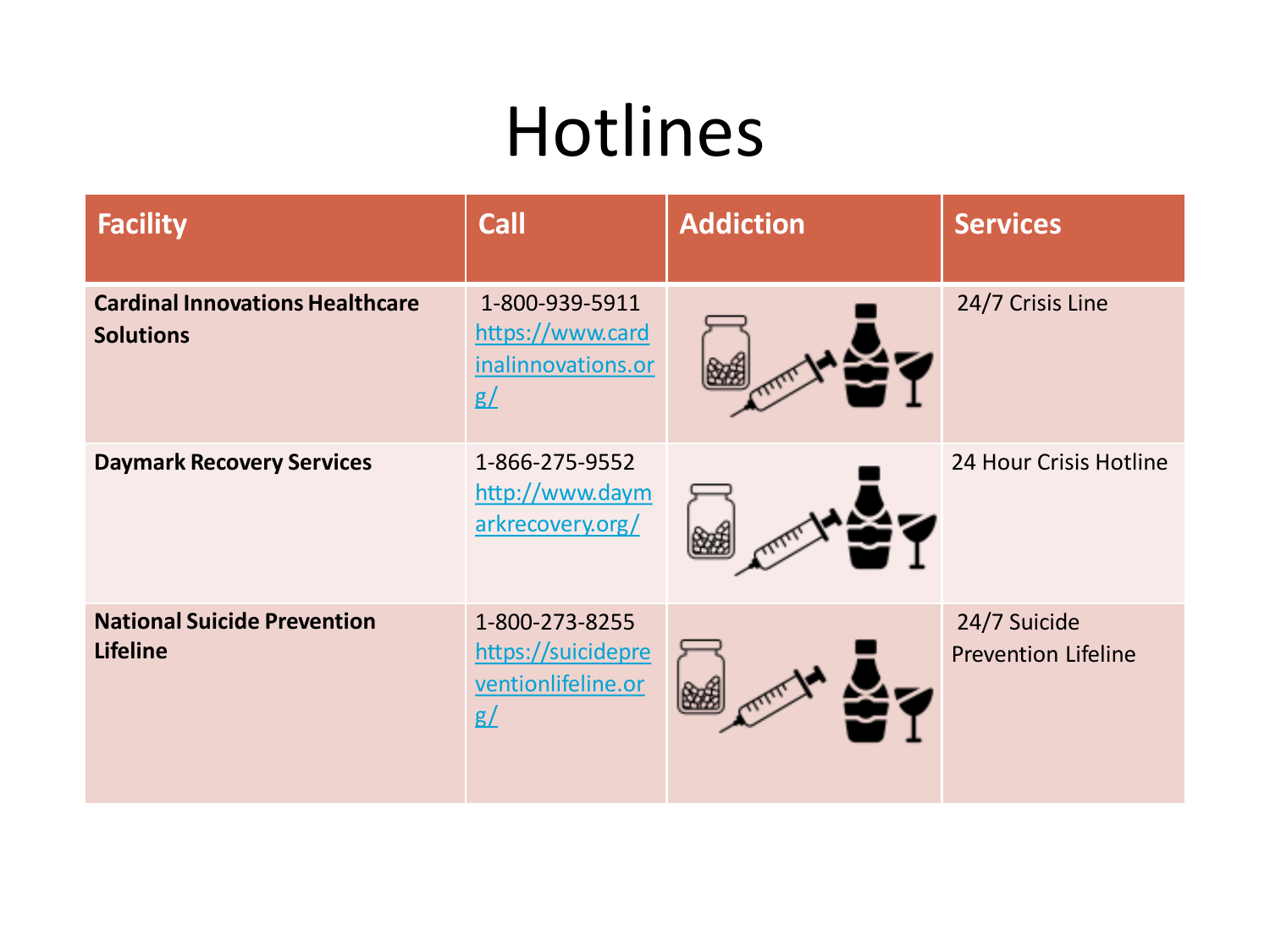| <b>Facility</b>                                                 | <b>Call</b>                         | <b>Addiction</b> | <b>Services</b>                      |
|-----------------------------------------------------------------|-------------------------------------|------------------|--------------------------------------|
| <b>EMERGENCY</b>                                                | 911                                 |                  | <b>Emergency Services</b>            |
| <b>American Association of Poison</b><br><b>Control Centers</b> | 1-800-222-1222                      |                  | Poison Helpline;                     |
| <b>Poison Help</b>                                              | https://www.pois<br>onhelp.org/help |                  | Website link for<br>online help-tool |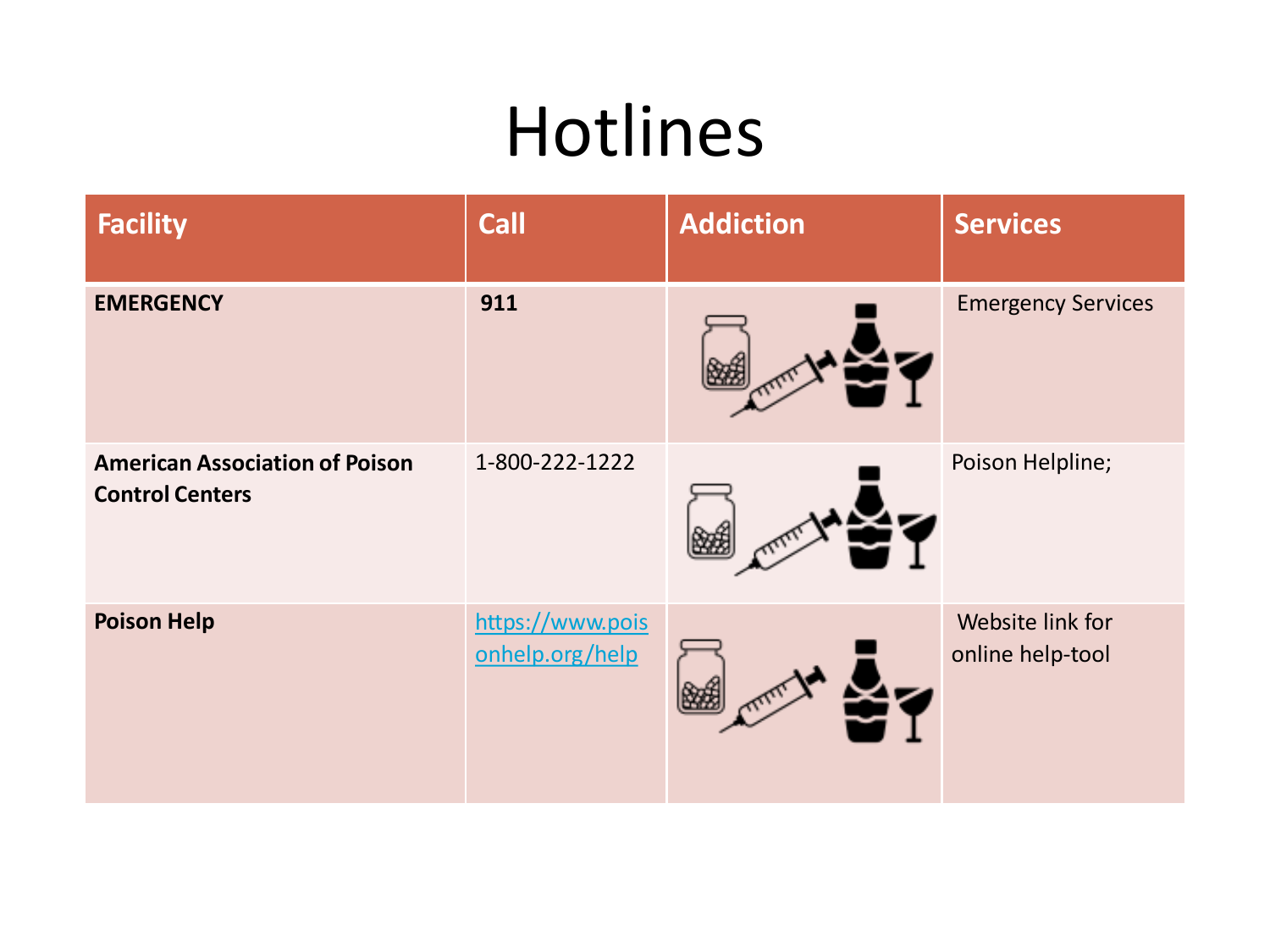| <b>Facility</b>                                                                                           | <b>Call</b>                                                                                | <b>Addiction</b> | <b>Services</b>                                                                                                                                                                                                    |
|-----------------------------------------------------------------------------------------------------------|--------------------------------------------------------------------------------------------|------------------|--------------------------------------------------------------------------------------------------------------------------------------------------------------------------------------------------------------------|
| <b>Veterans Crisis Line</b>                                                                               | 1-800-273-8255<br>Press <sub>1</sub><br>https://www.vet<br>eranscrisisline.ne<br>t/        |                  | For Veteran in crisis or<br>those concerned<br>about one. Qualified<br>VA responders help<br>24/7.                                                                                                                 |
| <b>Substance Abuse and Mental</b><br><b>Health Services Administration</b><br>[SAMHSA]<br><b>HELPLINE</b> | 1-800-662-HELP<br>(4357)<br>https://www.sam<br>hsa.gov/find-<br>help/national-<br>helpline |                  | Free, confidential,<br>24/7, 365-day-a-year<br>treatment referral<br>and information<br>service (in English<br>and Spanish) for<br>individuals and<br>families facing mental<br>and/or substance use<br>disorders. |
| <b>NC 211</b>                                                                                             | 211 or<br>888-892-1162<br>http://<br>www.unitedwayn<br>c.org/nc211                         |                  | Call specialists<br>available 24/7.                                                                                                                                                                                |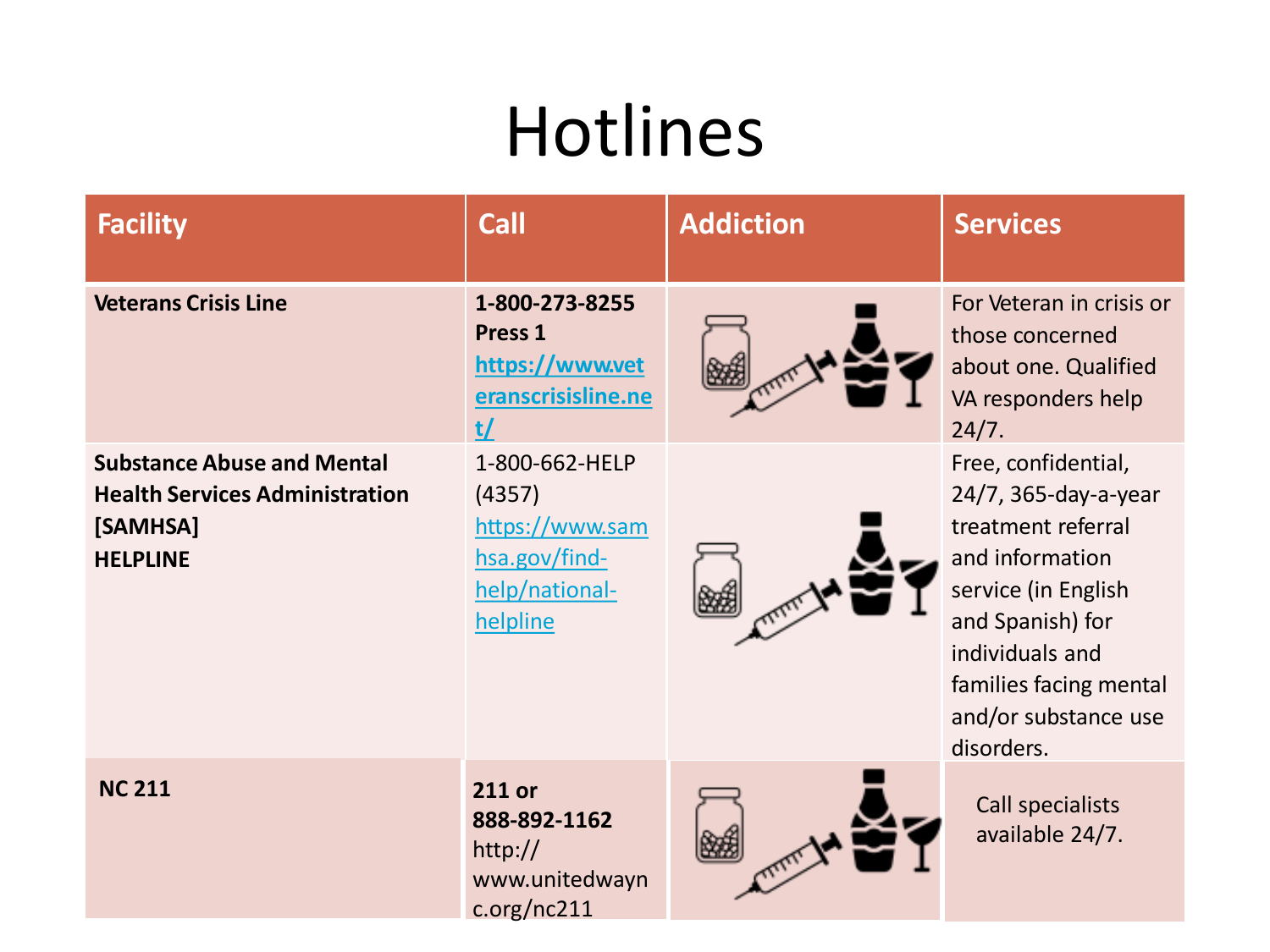Groups of people with common experiences or concerns who provide each other with encouragement, comfort, and advice.

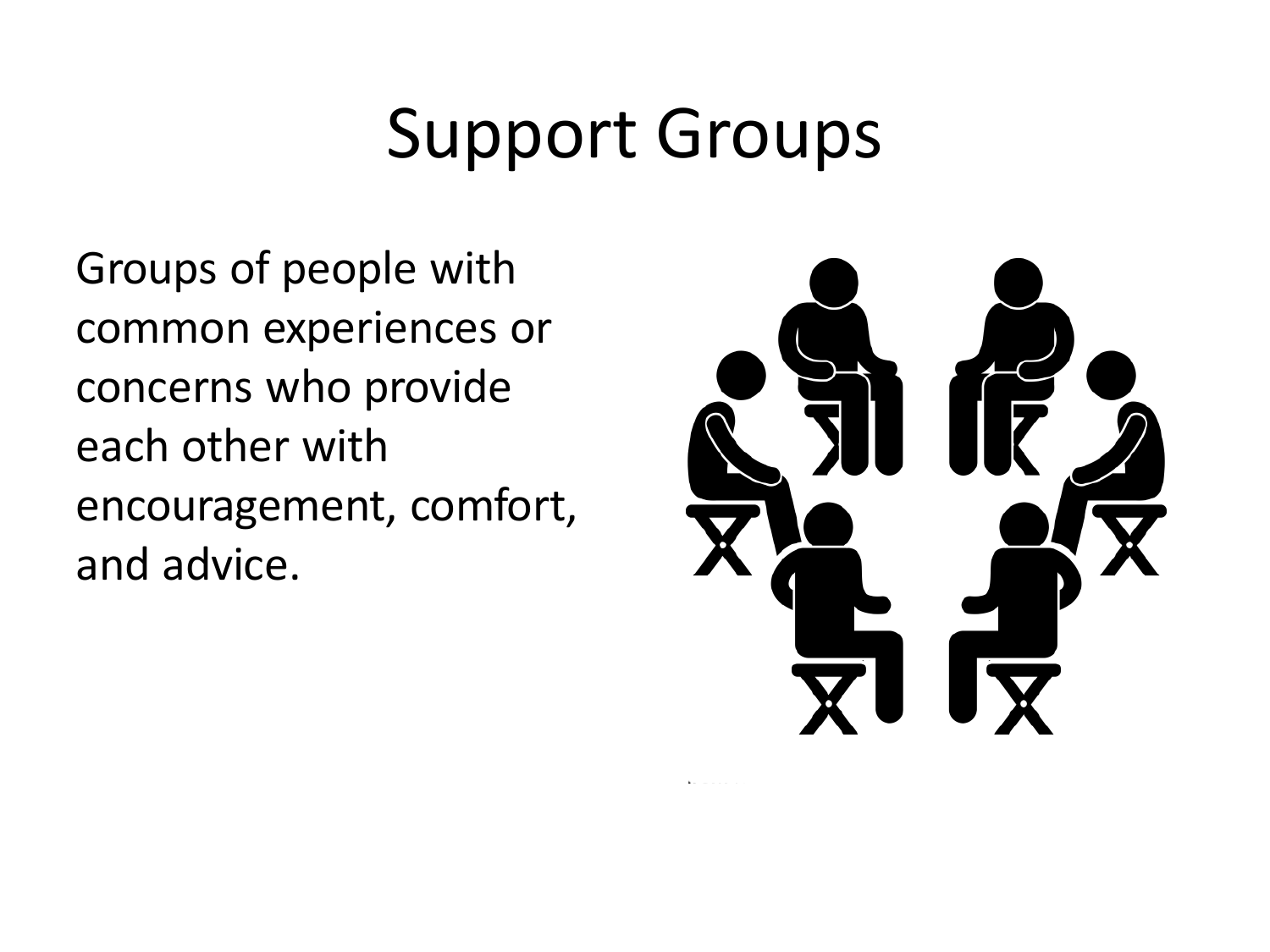| <b>Facility</b>                                               | <b>Call/Group</b><br><b>Name</b>        | <b>Addiction</b> | <b>Services</b>                                                                                     |
|---------------------------------------------------------------|-----------------------------------------|------------------|-----------------------------------------------------------------------------------------------------|
| <b>Alcoholics Anonymous</b>                                   | 704-636-1361<br>https://www.aa.o<br>rg/ | 죽                | Salisbury/Rowan<br><b>Help Line</b>                                                                 |
| <b>Alcoholics Anonymous</b><br>314 Depot St.<br>Salisbury, NC | Courage to<br>Change                    |                  | Sun. 9:00 AM<br>Sun-Mon.; Wed.-Sat.<br>8:00 PM<br>Open Discussion.<br>Speaker Meeting 1st<br>Thurs. |
| <b>Alcoholics Anonymous</b><br>314 Depot St.<br>Salisbury, NC | <b>Basic group</b>                      |                  | Sun-Tues; Thurs.-<br>Sat 6:30 PM.<br>Open Discussion.                                               |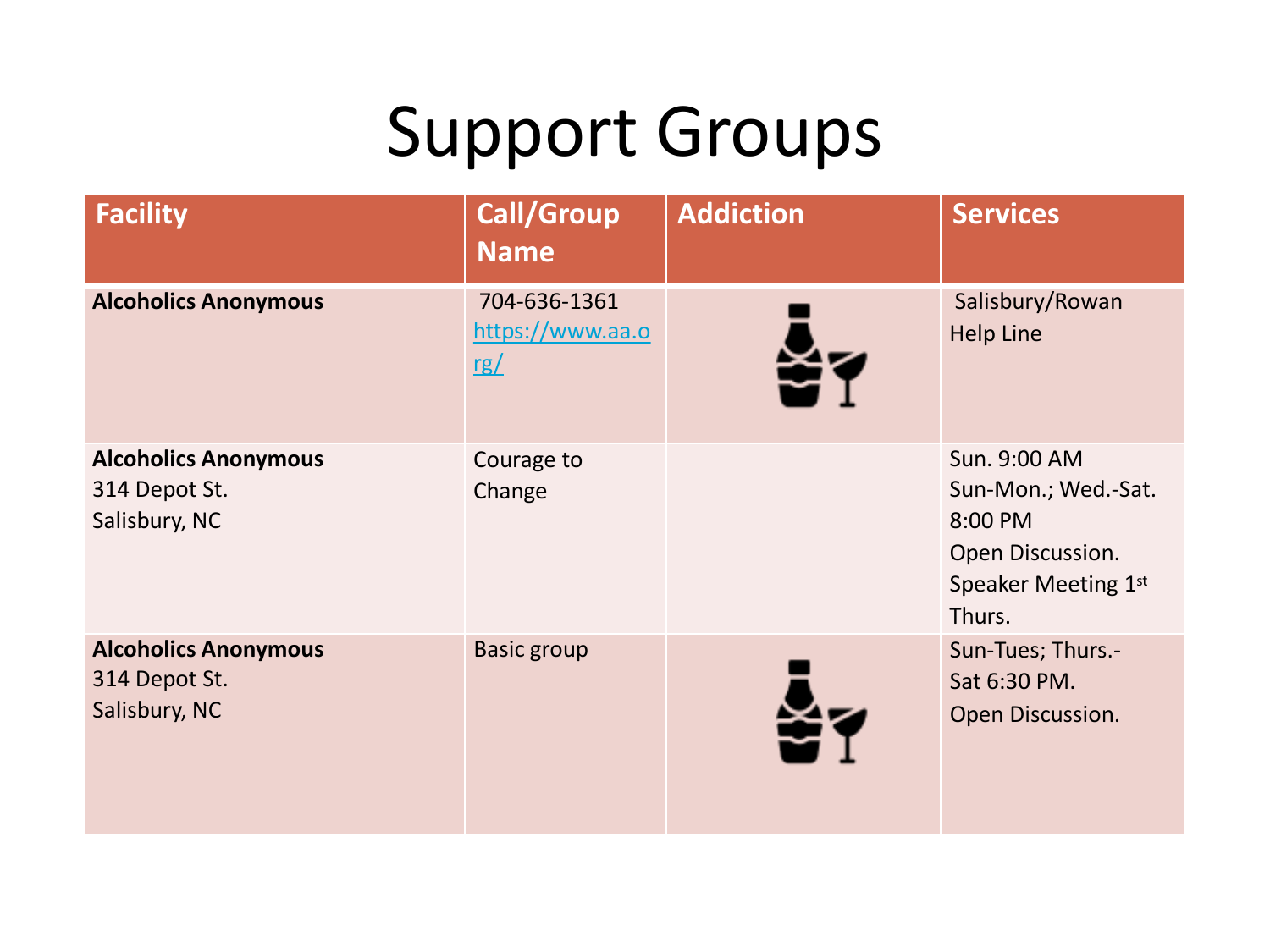| <b>Facility</b>                                                                                          | <b>Call/Group</b><br><b>Name</b> | <b>Addiction</b> | <b>Services</b>                   |
|----------------------------------------------------------------------------------------------------------|----------------------------------|------------------|-----------------------------------|
| <b>Alcoholics Anonymous</b><br>Gloria Dei Lutheran Church<br>1908 Statesville Boulevard<br>Salisbury, NC | <b>Friendship Group</b>          |                  | Mon., Wed., Fri.<br>1:00 PM       |
| <b>Alcoholics Anonymous</b><br><b>Rowan Helping Ministries</b><br>226 North Long Street<br>Salisbury, NC | <b>Friendship Group</b>          |                  | Wed. 6:30 PM                      |
| <b>Alcoholics Anonymous</b><br>Gloria Dei Lutheran Church<br>1908 Statesville Boulevard<br>Salisbury, NC | Lunch Bunch                      | ХZ               | Tues., Thurs. Sat. 1<br><b>PM</b> |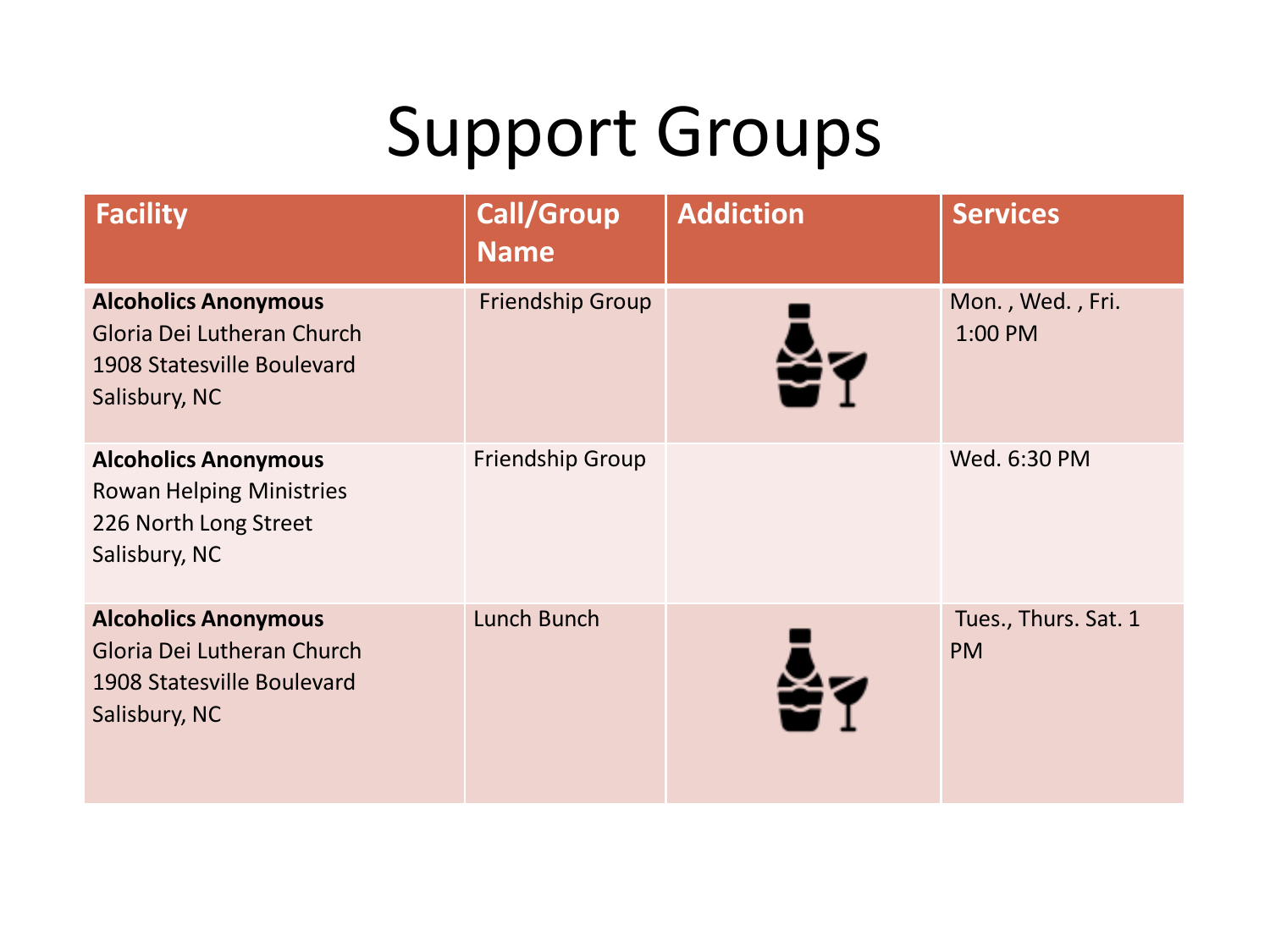| <b>Facility</b>                                                                                          | <b>Call/Group</b><br><b>Name</b>         | <b>Addiction</b> | <b>Services</b>                                       |
|----------------------------------------------------------------------------------------------------------|------------------------------------------|------------------|-------------------------------------------------------|
| <b>Alcoholics Anonymous</b><br>Milford Hills Methodist Church.<br>1630 Statesville Blvd<br>Salisbury, NC | Women's<br><b>Serenity Step</b><br>Study |                  | Tues. 6:30 PM<br>Room 13, enter<br>through Brandon St |
| <b>Alcoholics Anonymous</b><br>314 Depot St.<br>Salisbury, NC                                            | Newcomer's<br><b>Meeting</b>             |                  | Sat. 9:00 AM<br>Open discussion.                      |
| <b>Alcoholics Anonymous</b><br>314 Depot St.<br>Salisbury, NC                                            | We're Not Alone<br>Group                 | XР               | Wed. 6:30 PM<br>Women's Meeting.                      |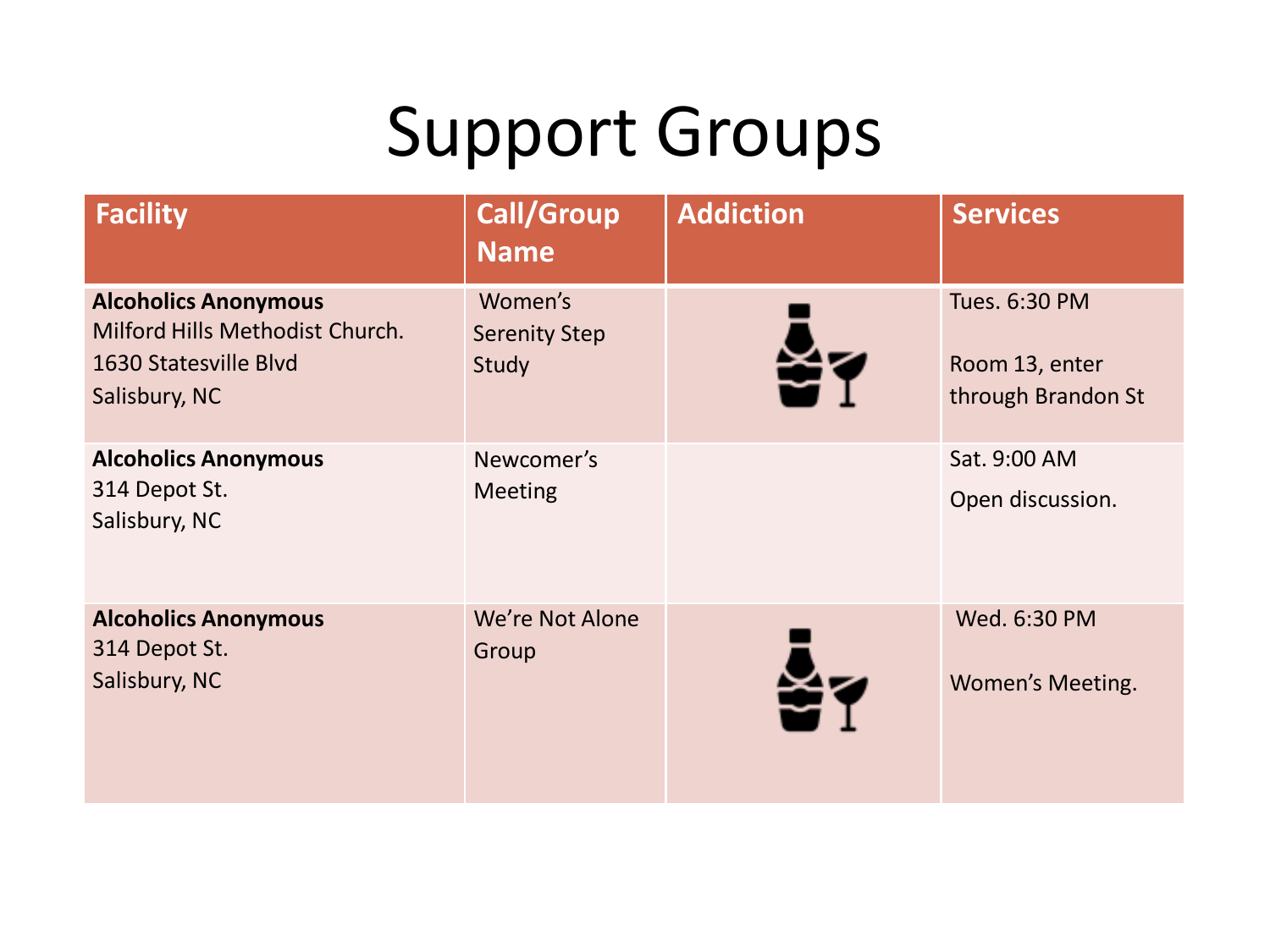| <b>Facility</b>                                                                                                 | <b>Call/Group</b><br><b>Name</b>                  | <b>Addiction</b> | <b>Services</b>                                                |
|-----------------------------------------------------------------------------------------------------------------|---------------------------------------------------|------------------|----------------------------------------------------------------|
| <b>Alcoholics Anonymous</b><br>W. G. Bill Hefner V.A. Medical<br>Center<br>1601 Brenner Avenue<br>Salisbury, NC | Alpha group                                       |                  | Weds. 7:30 PM<br>Open Speaker.                                 |
| Al-Anon<br><b>First United Methodist Church</b><br>217 South Church Street<br>Salisbury, NC                     | <b>Serenity Group</b><br>https://al-<br>anon.org/ |                  | Thurs. 7:00 PM<br>Help and hope for<br>families of alcoholics. |
| <b>Al-Anon</b><br>314 Depot Street<br>Salisbury, NC                                                             | Hope AFG<br>https://al-<br>anon.org/              |                  | Sat. 11:00 AM<br>Help and hope for<br>families of alcoholics   |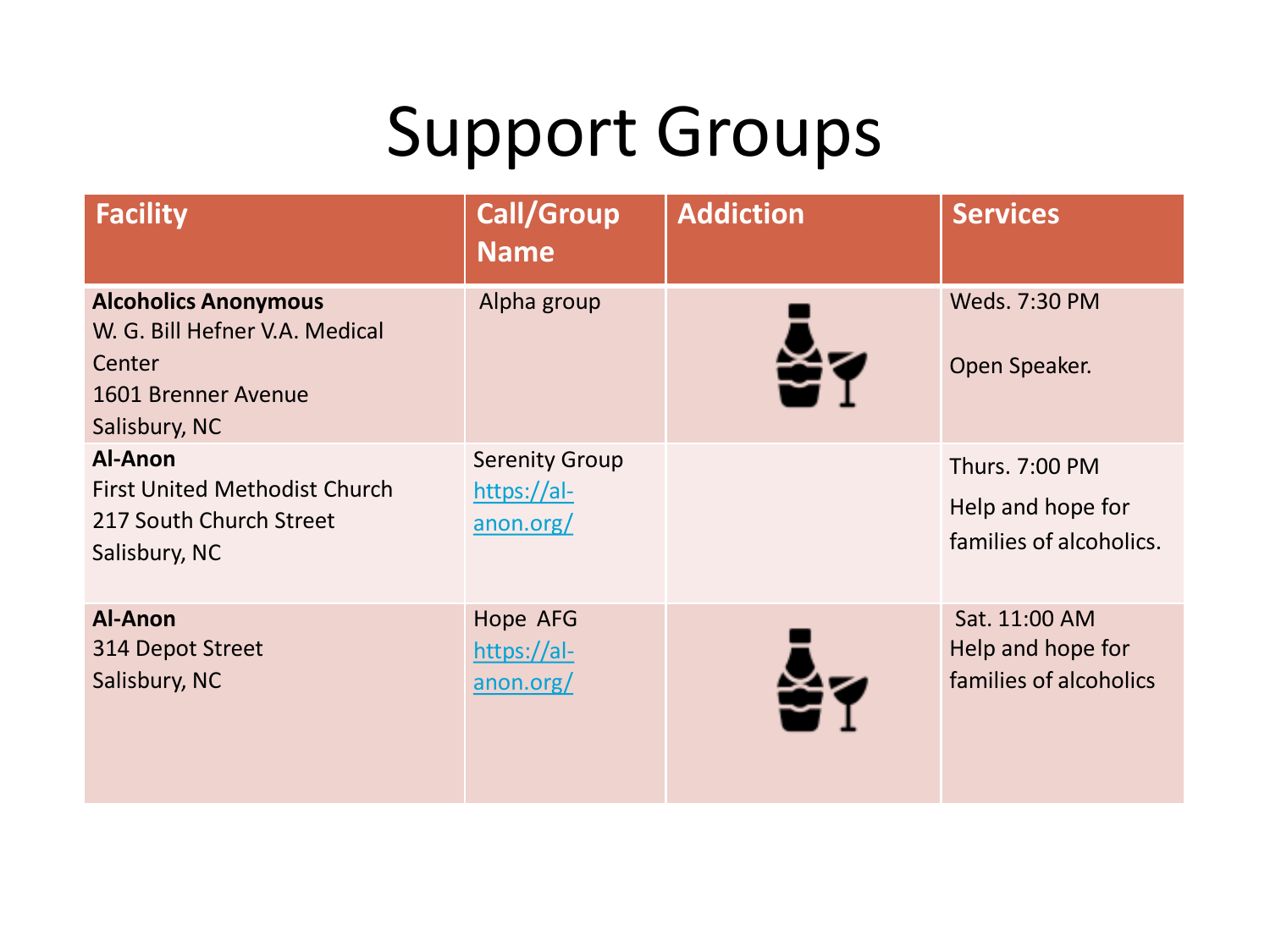| <b>Facility</b>                                                                                                 | <b>Call/Group</b><br><b>Name</b>                      | <b>Addiction</b> | <b>Services</b>                                                                                      |
|-----------------------------------------------------------------------------------------------------------------|-------------------------------------------------------|------------------|------------------------------------------------------------------------------------------------------|
| <b>Alcoholics Anonymous</b><br>Haven Lutheran Church,<br>207 West Harrison Street<br>Salisbury, NC:             | <b>Central Group</b>                                  |                  | Sun, Tues. 8:00 PM                                                                                   |
| <b>Alcoholics Anonymous</b><br><b>First United Methodist Church</b><br>217 South Church Street<br>Salisbury, NC | <b>Primary Purpose</b>                                |                  | Thurs.-Sat. 7:00 PM<br><b>Enter Building from</b><br>Parking Lot of Bank or<br><b>Fisher Streets</b> |
| <b>CaroliNA</b><br>[Narcotics Anonymous]<br>CPANA PO Box 5293<br>Concord NC 28027                               | 704-640-6488<br>cpa-na.org<br>https://www.na.o<br>rg/ |                  | NA offers addicts a<br>way to live drug-free.                                                        |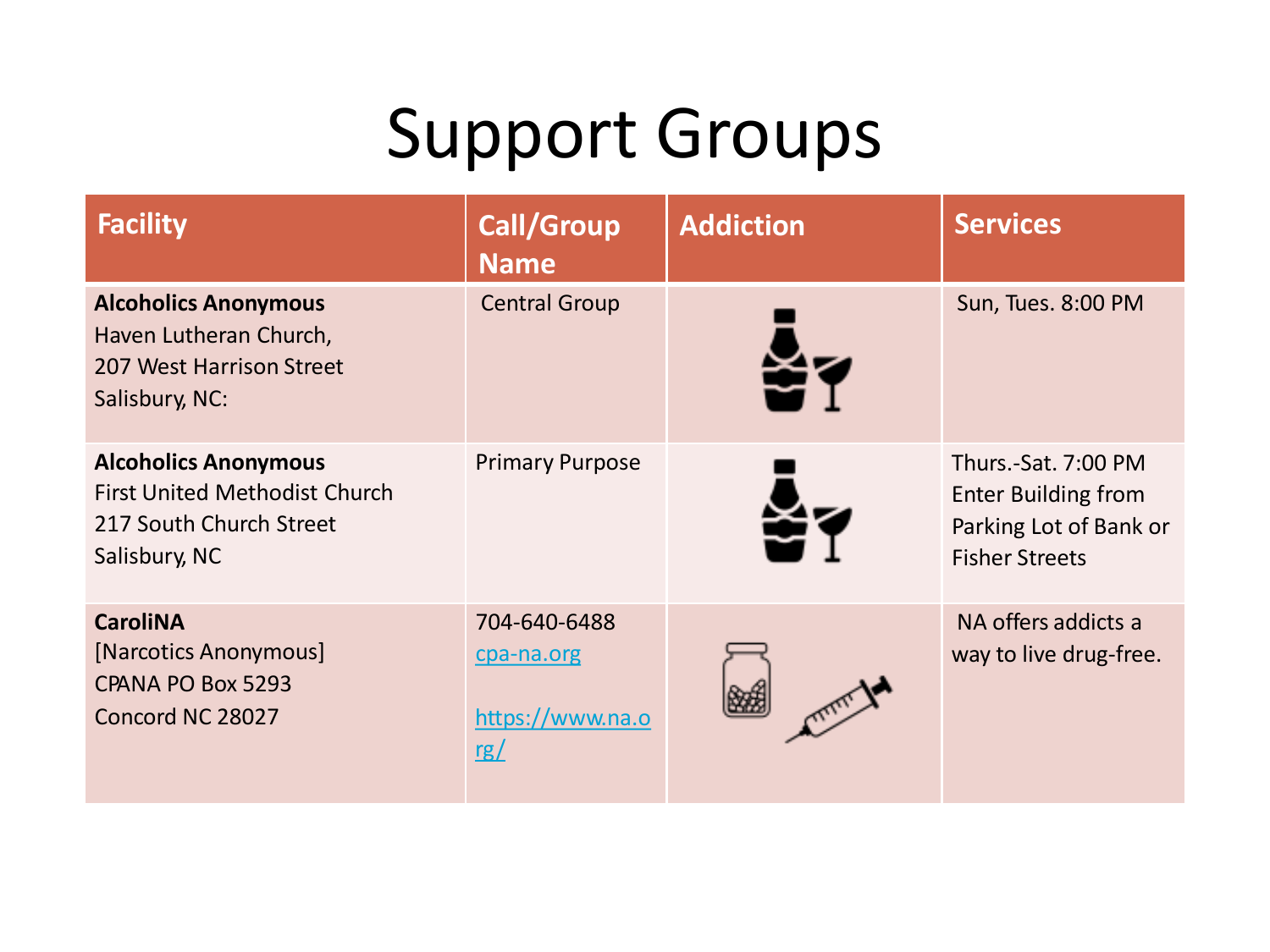| <b>Facility</b>                                                                                                               | <b>Call</b>         | <b>Addiction</b> | <b>Services</b>                                                   |
|-------------------------------------------------------------------------------------------------------------------------------|---------------------|------------------|-------------------------------------------------------------------|
| <b>Narcotics Anonymous [NA]</b><br><b>Mount Zion Baptist Church</b><br>1920 Shirley Avenue<br>Salisbury, North Carolina 28147 | <b>Open Meeting</b> |                  | Sun. 6:30 PM<br>Mon.-Fri. 12:00 PM<br><b>Behind Clancy Hills.</b> |
| <b>Narcotics Anonymous</b><br>Saint Luke's Episcopal Church<br>131 West Council Street<br>Salisbury, North Carolina 28144     | <b>Open Meeting</b> |                  | Fri. 7:00 PM                                                      |
| <b>Narcotics Anonymous</b><br>Life Church<br>708 Jake Alexander Boulevard West<br>Salisbury, North Carolina 28147             | <b>Open Meeting</b> |                  | Mon. 7:00 PM                                                      |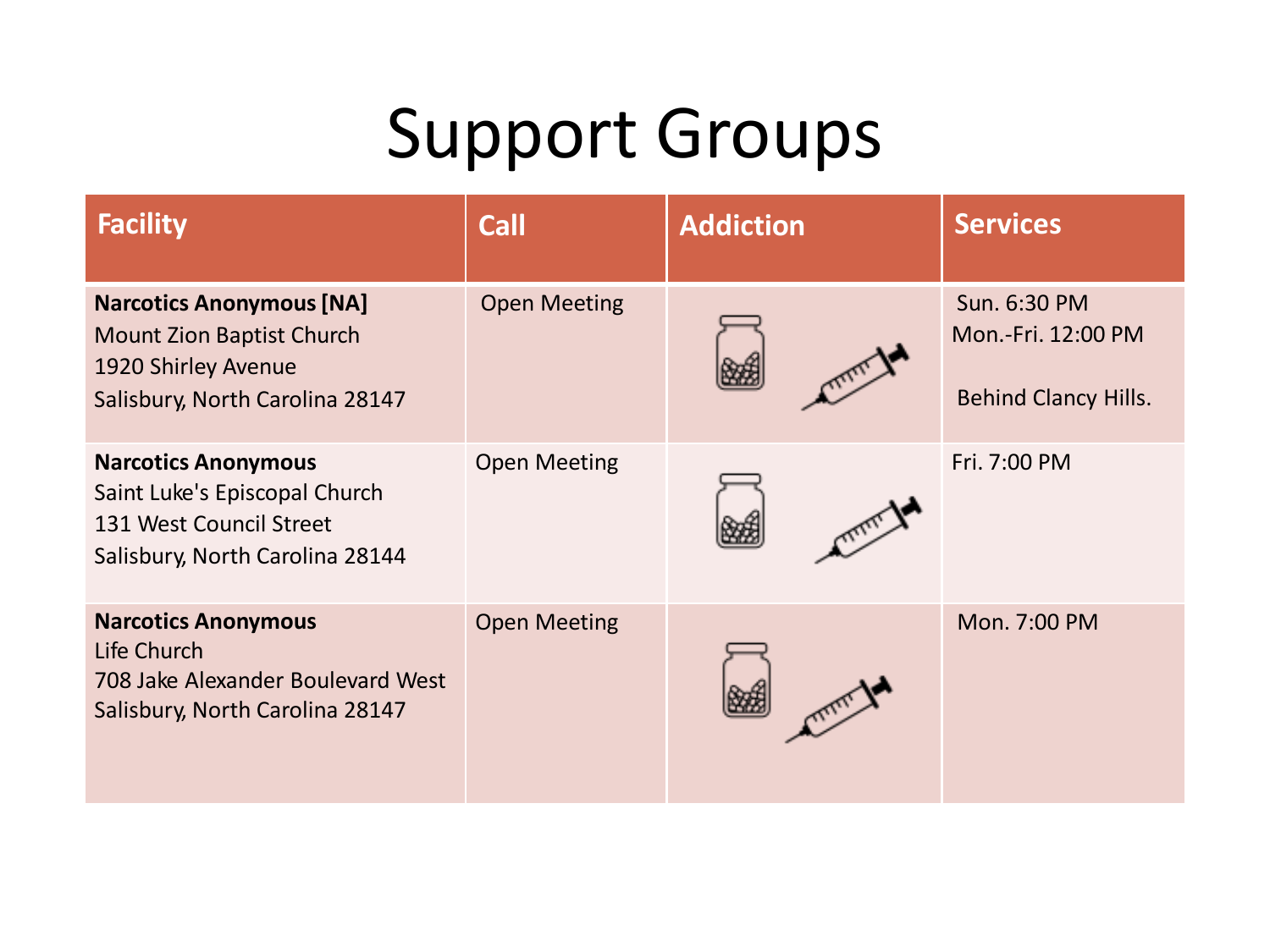| <b>Facility</b>                                                                                                                  | Call                | <b>Addiction</b> | <b>Services</b>                                                                              |
|----------------------------------------------------------------------------------------------------------------------------------|---------------------|------------------|----------------------------------------------------------------------------------------------|
| <b>Narcotics Anonymous</b><br>Moore's Chapel AME Zion Church<br>500 Partee Street<br>Salisbury, North Carolina 28144             | <b>Open Meeting</b> |                  | Wed. 7:00 PM<br><b>Corner of Partee and</b><br>Monroe street by<br><b>Livingston College</b> |
| <b>Narcotics Anonymous</b><br>First Presbyterian Church of<br>Kannapolis<br>201 Vance Avenue<br>Kannapolis, North Carolina 28081 | <b>Open Meeting</b> |                  | Tues., Thurs. 12:00<br><b>PM</b><br><b>Across from Cannon</b><br>Village.                    |
| <b>Narcotics Anonymous</b><br>Saint John's Lutheran Church<br>201 West Council Street<br>Salisbury, North Carolina 28144         | <b>Open Meeting</b> |                  | Sat. 7:00 PM                                                                                 |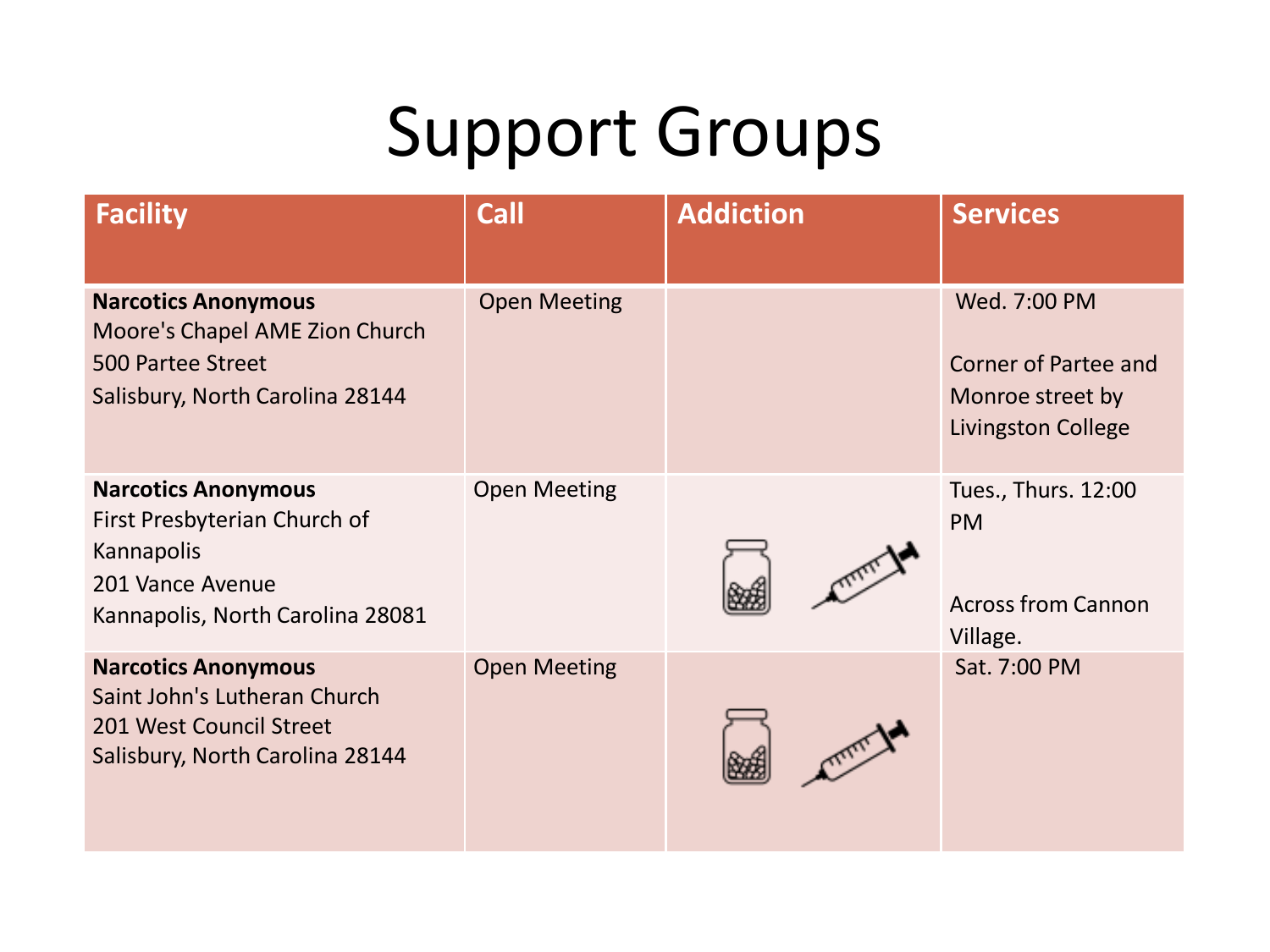| <b>Facility</b>                                                                                                            | <b>Call</b>         | <b>Addiction</b> | <b>Services</b>                               |
|----------------------------------------------------------------------------------------------------------------------------|---------------------|------------------|-----------------------------------------------|
| <b>Narcotics Anonymous</b><br><b>First United Methodist Church</b><br>209 East Mill Street<br>Landis, North Carolina 28088 | <b>Open Meeting</b> |                  | Mon. 7:30 PM<br>Discussion/Participa-<br>tion |
| <b>Narcotics Anonymous</b><br>NSC Behavioral Concepts, LLC<br>1915-1917 W Innes St.<br>Salisbury, NC 28144                 | <b>Open Meeting</b> | CITY             | Sat. 1:00 PM                                  |
| <b>Narcotics Anonymous</b><br>New Hope Lutheran Church<br>1615 Brantley Road<br>Kannapolis, North Carolina 28083           | <b>Open Meeting</b> |                  | Fri. 7:30 PM                                  |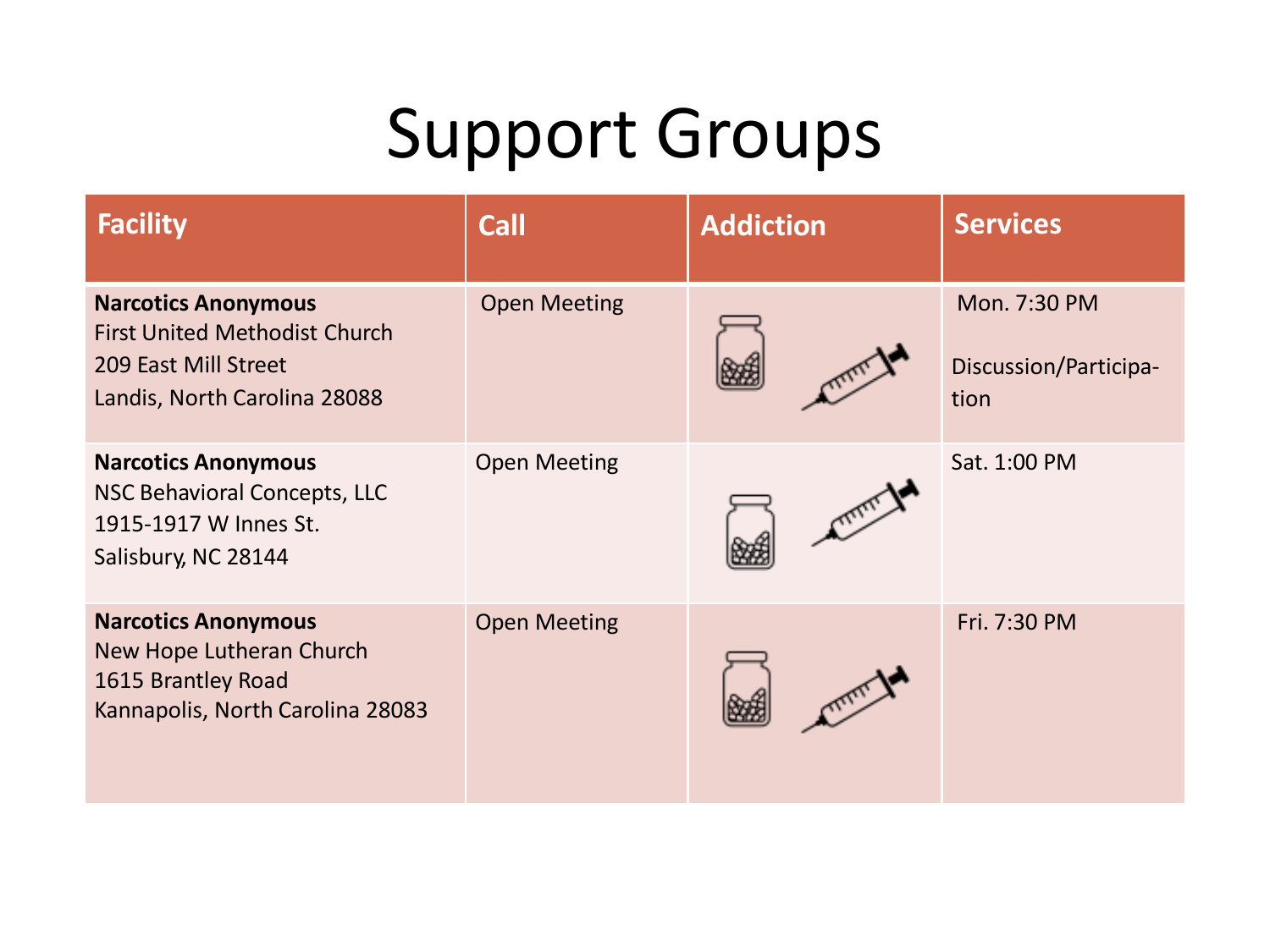| <b>Facility</b>                                                                                                | <b>Call</b>                        | <b>Addiction</b> | <b>Services</b>                                                                          |
|----------------------------------------------------------------------------------------------------------------|------------------------------------|------------------|------------------------------------------------------------------------------------------|
| <b>Celebrate Recovery</b><br><b>Trading Ford Baptist Church</b><br>3600 Long Ferry Road<br>Salisbury, NC 28146 | 704-637-7523<br>or<br>704-633-5986 |                  | <b>Christ-centered 12-</b><br>step program for a<br>number of addictions<br>and issues.  |
| <b>Faith Baptist Church</b><br>904 Chipola Street<br>Faith, NC                                                 | 704-791-5987                       |                  | Fri. 7:00 PM<br><b>Faith based</b><br>addictions program.<br>Call for<br>transportation. |
| <b>Tabernacle Baptist Church</b><br>2515 East Innes Street<br>Salisbury, NC 28146                              | 704-232-9130                       |                  | Fri. 7:00 PM<br><b>Faith based</b><br>addictions program.<br>Call for<br>transportation. |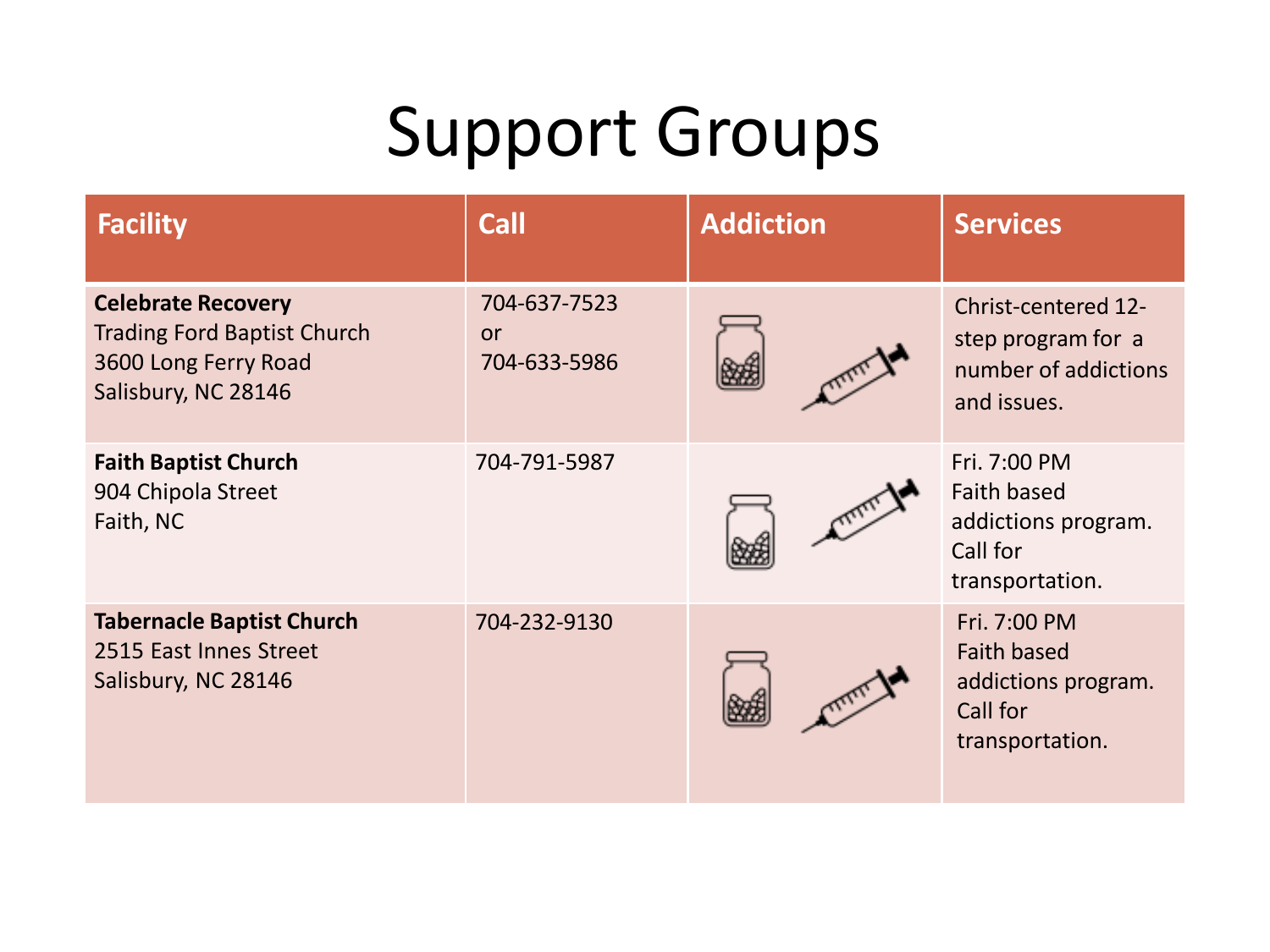| <b>Facility</b>                                                                                                                       | <b>Call</b>                                                 | <b>Addiction</b> | <b>Services</b>                                                                                                      |
|---------------------------------------------------------------------------------------------------------------------------------------|-------------------------------------------------------------|------------------|----------------------------------------------------------------------------------------------------------------------|
| <b>Grace Bible Church</b><br>6725 East NC 152<br>Rockwell, NC                                                                         | 704-279-6820<br><b>Overcomersin</b><br>christ@yahoo.<br>com |                  | Mon. 7:00 PM<br>Overcomers in<br>Christ, Jericho<br><b>Outreach addiction</b><br>recovery program.                   |
| <b>Recovery Anonymous</b><br>Suite 211 Kent Building<br>909 South Main Street<br>Salisbury, NC                                        | 704-637-0052                                                |                  | Sun. $6:30 - 7:30$ PM<br>Support for anyone<br>affected by the<br>disease of chemical<br>dependency.                 |
| <b>National Alliance for Mental</b><br><b>Illness (NAMI)</b><br>Gloria Dei Lutheran Church<br>1908 Statesville Blvd.<br>Salisbury, NC | 704-640-8811                                                |                  | First and third Tues.<br>7:00 PM. Support<br>for<br>family/friends/indiv<br>iduals suffering with<br>mental illness. |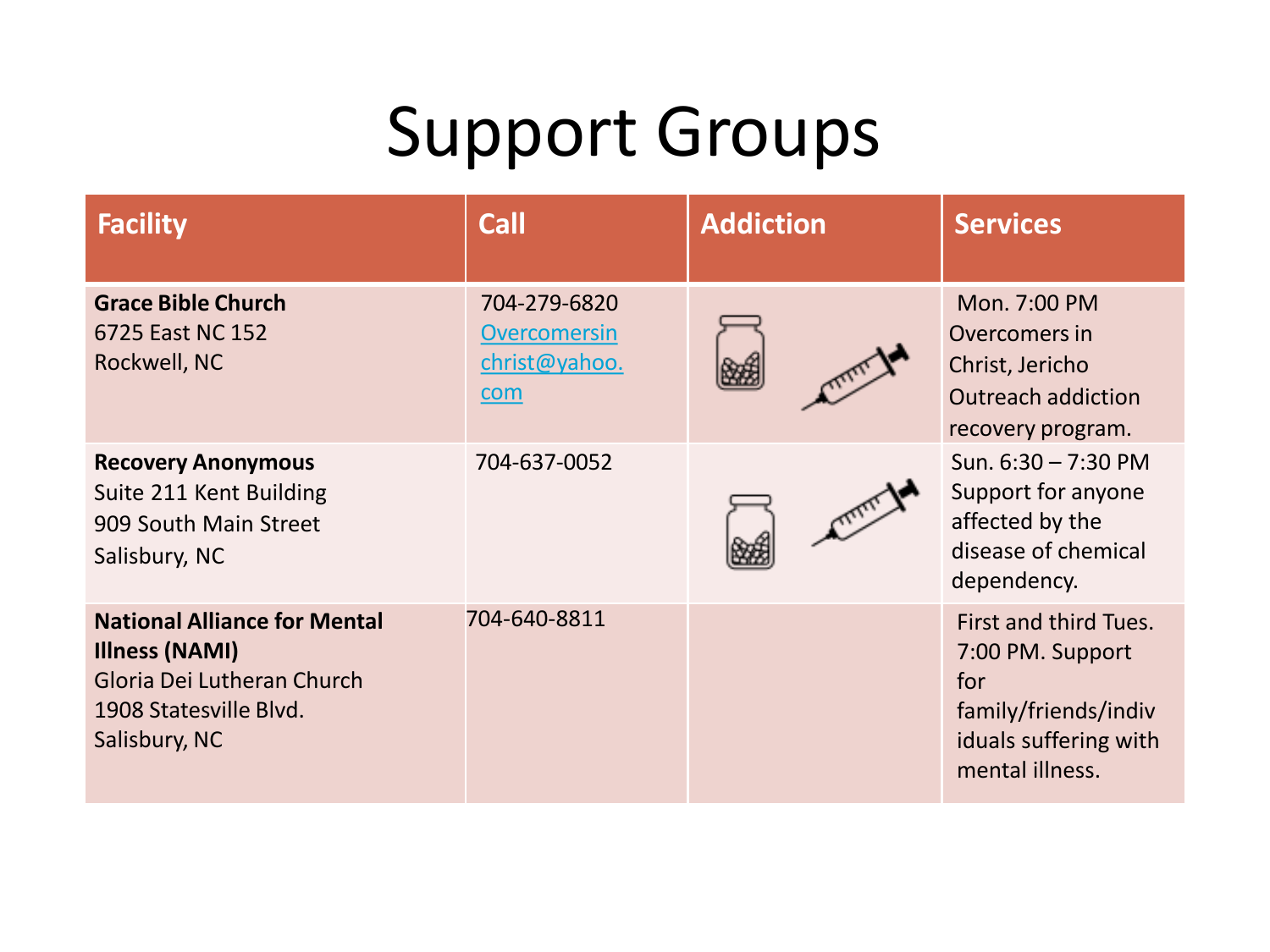## Prevention

Health promotion and disease prevention programs focus on keeping people healthy. ... "The process of enabling people to increase control over, and to improve, their health."\*

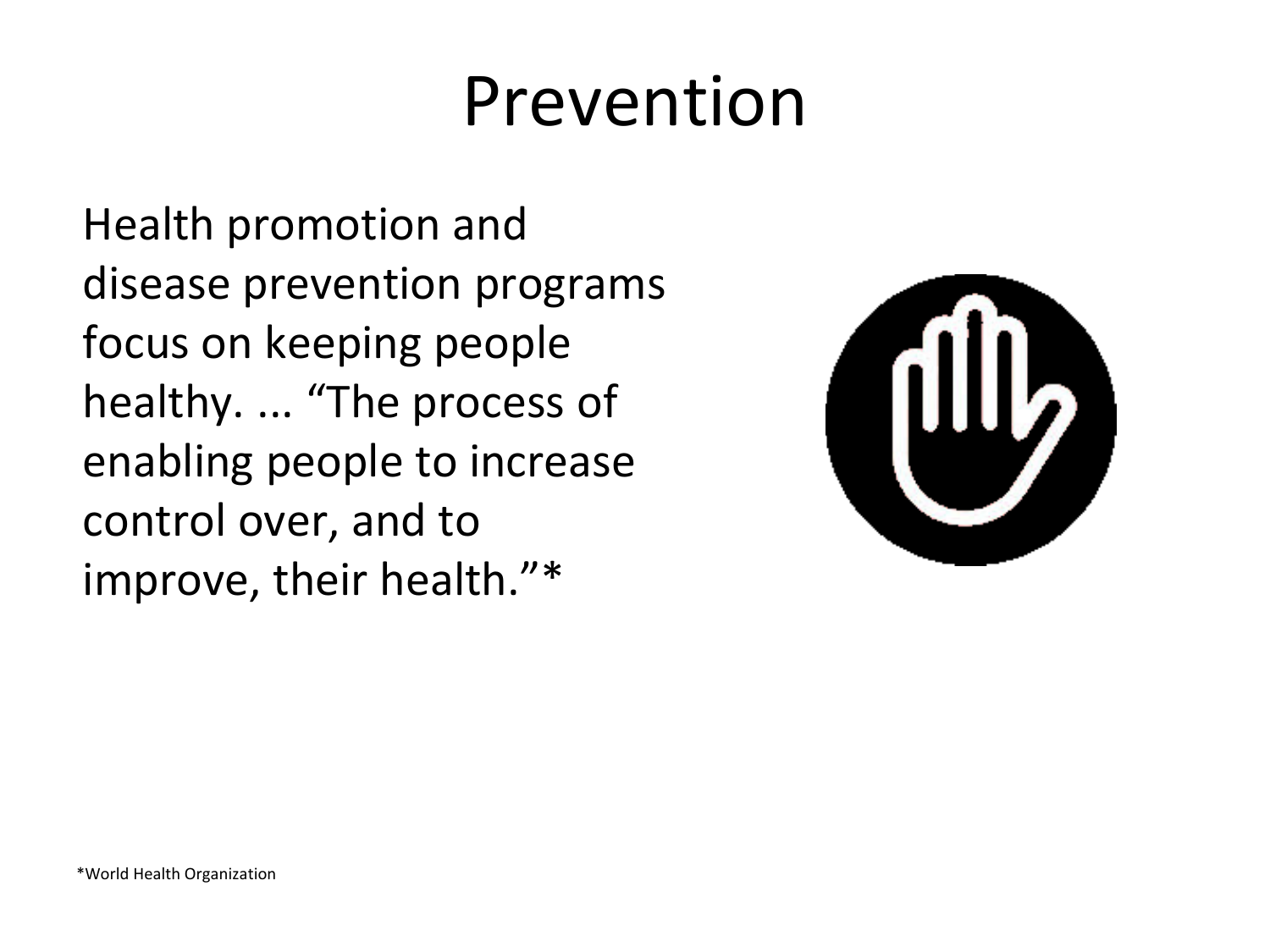## Medication Take-Back Boxes

#### Boxes at 13 locations in the county.







Prevent. Promote. Protect. Be an original.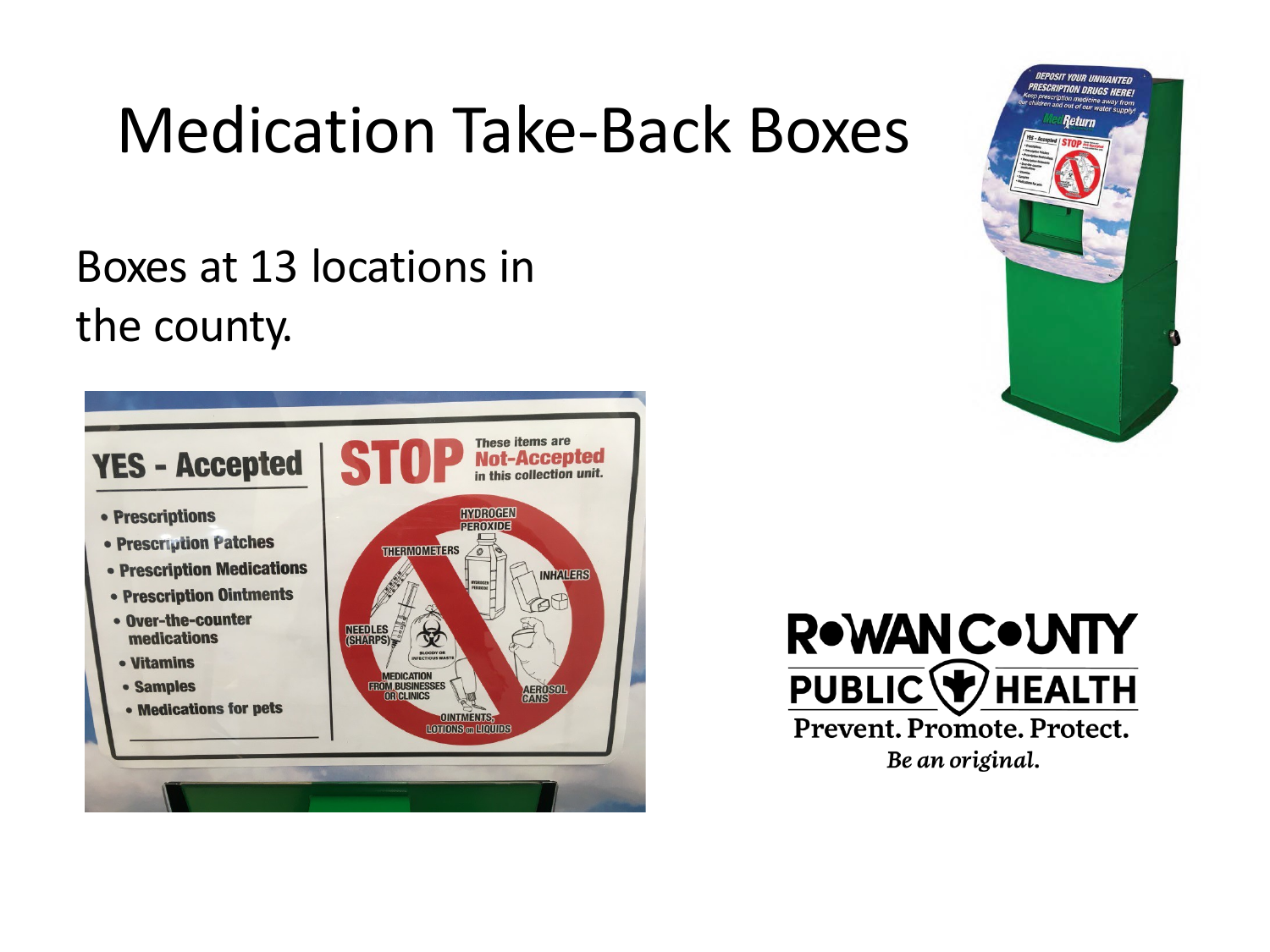| <b>Location</b>                                                                                                 | <b>Hours</b>            |
|-----------------------------------------------------------------------------------------------------------------|-------------------------|
| <b>Granite Quarry Police Department</b><br><b>143 North Salisbury Avenue</b><br><b>Granite Quarry, NC 28146</b> | 9:00am-5:00pm; Mon-Fri  |
| <b>Kannapolis Police Department</b><br>401 Laureate Way<br>Kannapolis, NC 28081                                 | <b>Open 24/7</b>        |
| <b>Rockwell Police Department</b><br><b>303 West Main Street</b><br>Rockwell, NC 28138                          | 8:00am- 5:00pm; Mon-Fri |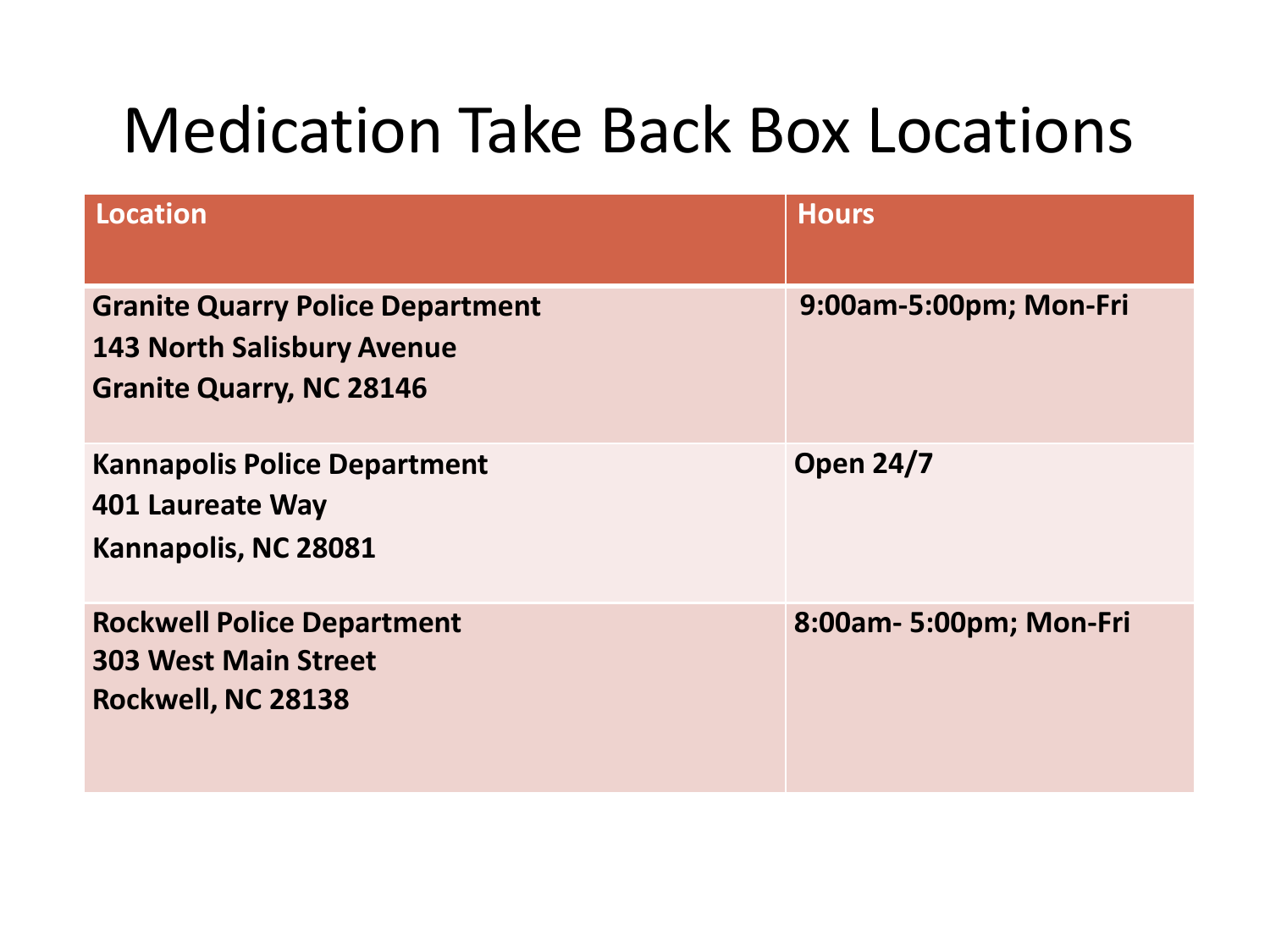| <b>Location</b>                                                                               | <b>Hours</b>            |
|-----------------------------------------------------------------------------------------------|-------------------------|
| <b>Rowan County Health Department</b><br><b>1811 East Innes Street</b><br>Salisbury, NC 28146 | 8:00am-5:00pm; Mon-Fri  |
| <b>Salisbury Police Department</b><br><b>130 East Liberty Street</b><br>Salisbury, NC 28144   | 8:30am- 5:00pm; Mon-Fri |
| <b>Rowan County Sheriff's Office</b><br><b>102 Central Avenue</b><br><b>Landis, NC 28088</b>  | 8:00am- 5:00pm; Mon-Fri |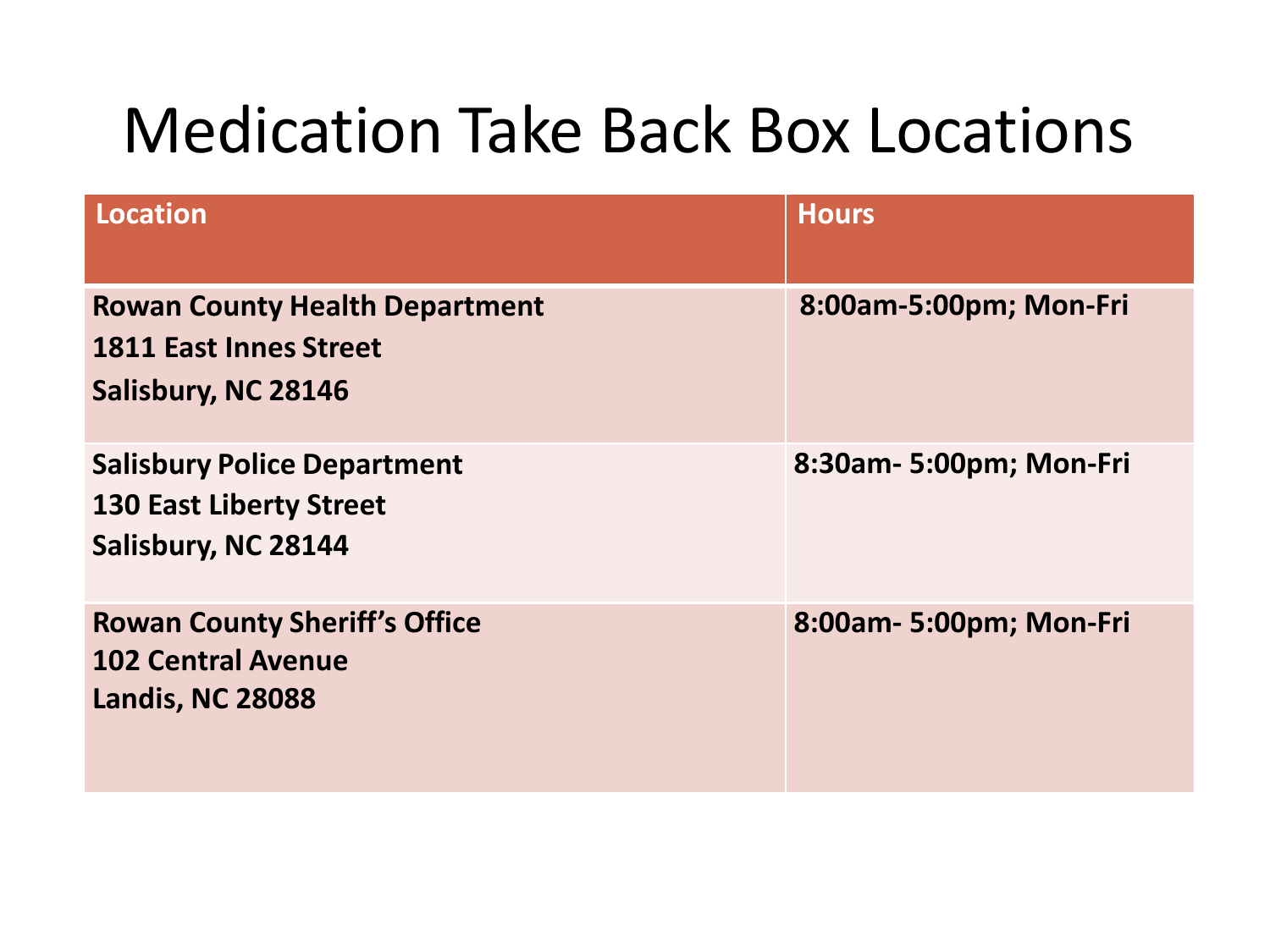| <b>Location</b>                                                                            | <b>Hours</b>            |
|--------------------------------------------------------------------------------------------|-------------------------|
| <b>Rowan County Sheriff's Office</b><br>232 N. Main Street<br>Salisbury, NC 28144          | 8:00am-5:00pm; Mon-Fri  |
| <b>Spencer Police Department</b><br><b>600 South Salisbury Avenue</b><br>Spencer, NC 28159 | 8:30am- 5:00pm; Mon-Fri |
| <b>China Grove Police Department</b><br>333 N. Main Street<br><b>China Grove, NC 28023</b> | 8:00am- 5:00pm; Mon-Fri |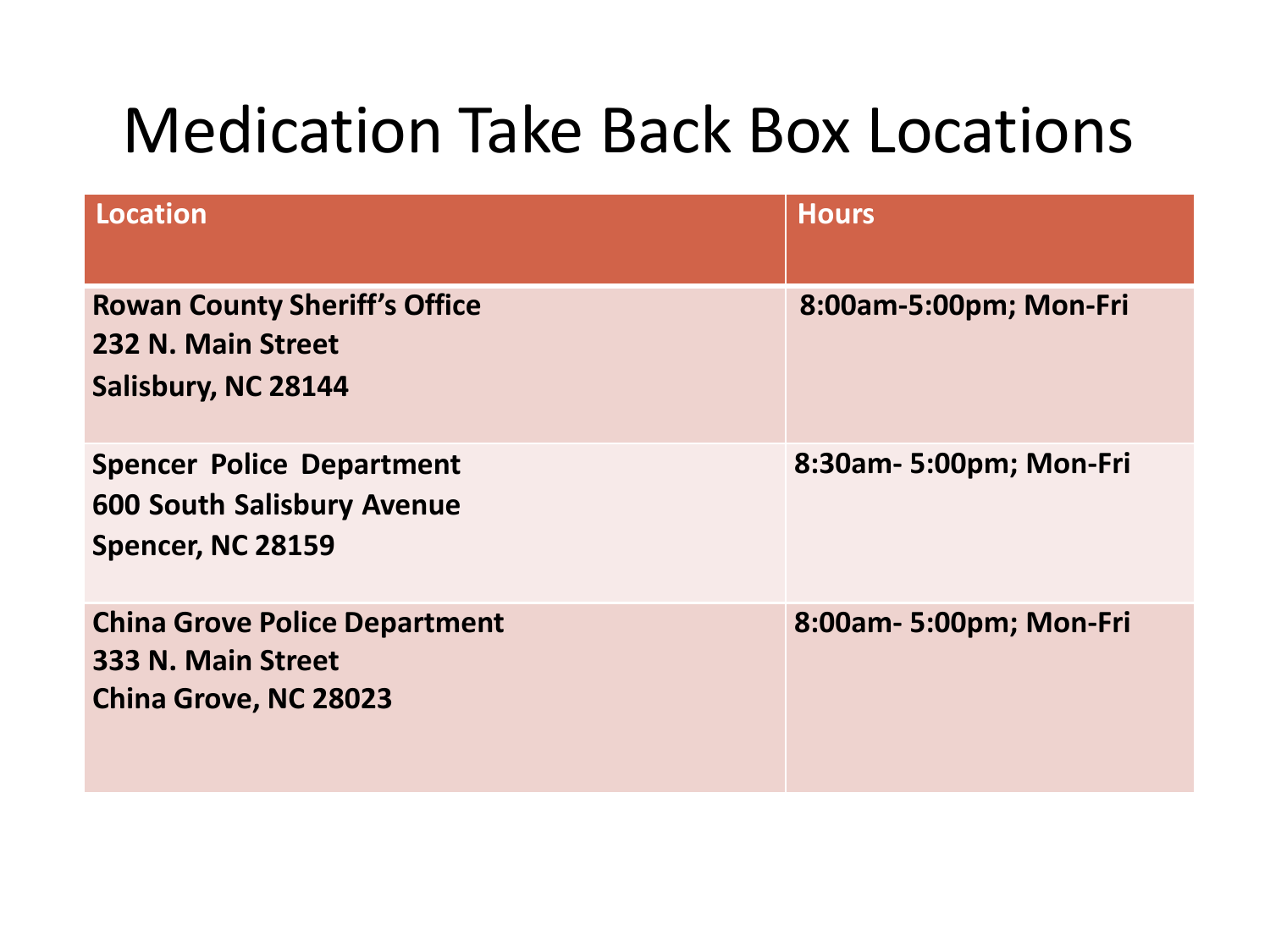| <b>Location</b>                                                                           | <b>Hours</b>                                     |
|-------------------------------------------------------------------------------------------|--------------------------------------------------|
| <b>Moose Pharmacy</b><br>1408 W. Innes Street<br>Salisbury, NC 28144                      | 9:00am-6:00pm; Mon-Fri<br>9:00am-1:00pm Sat      |
| <b>Rowan County Cooperative Extension</b><br>2727 Old Concord Road<br>Salisbury, NC 28146 | 8:00am-5:00pm; Mon-Fri                           |
| <b>Cleveland Town Hall</b><br>302 E. Main Street<br>Cleveland, NC 27013                   | 8:30am-12:00pm; Mon-Fri<br>1:00pm-4:30pm Mon-Fri |
| <b>Rufty-Holmes Senior Center</b><br>1120 Martin Luther King Jr. S<br>Salisbury, NC 28144 | 8:00am-4:00pm; Mon-Fri                           |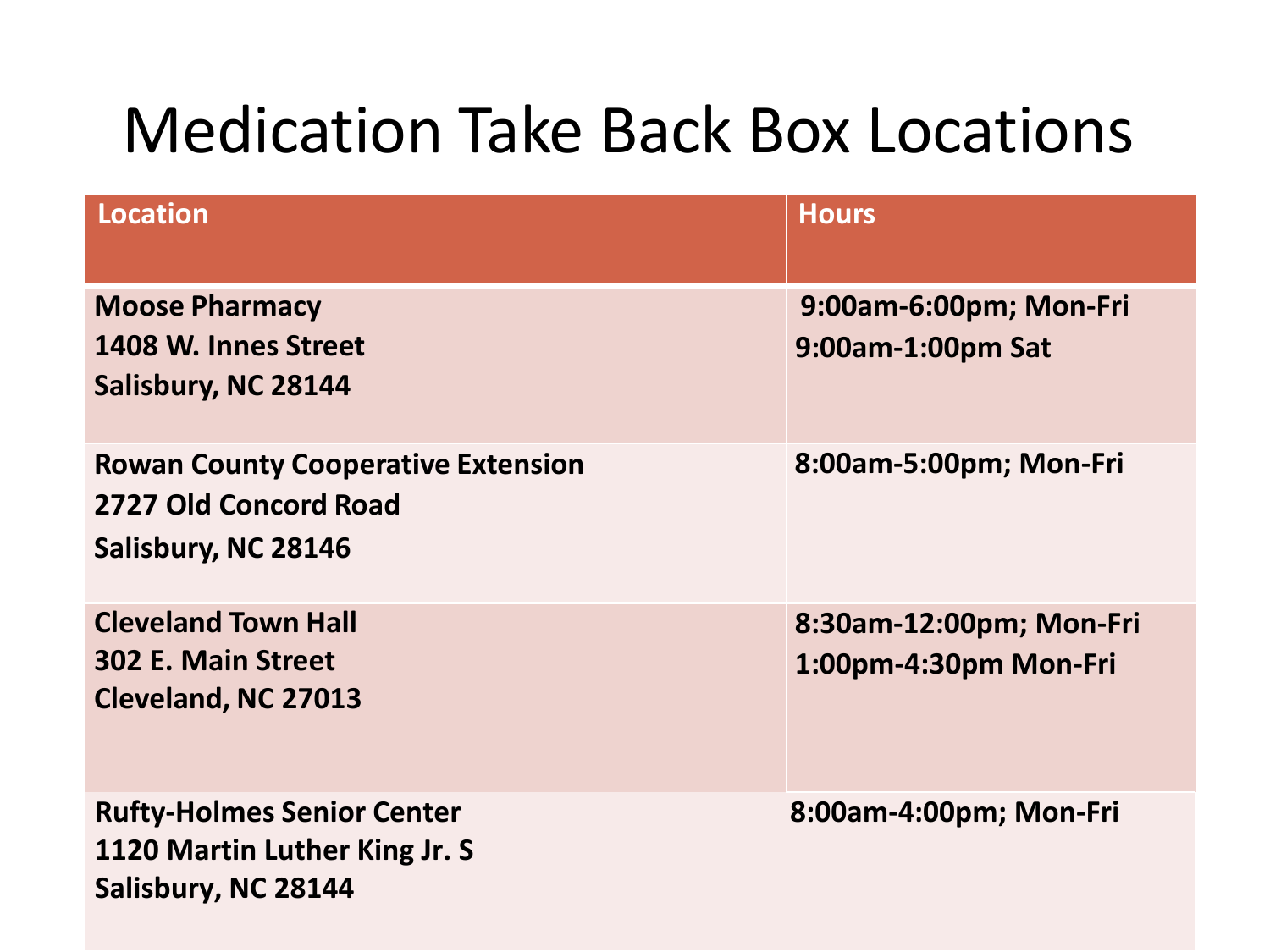#### Prevention

| Location                                 | <b>Hours</b>                      |
|------------------------------------------|-----------------------------------|
|                                          |                                   |
| <b>Rowan County Department of Social</b> | 8:00am-5:00pm; Mon-Fri            |
| <b>Services</b>                          | <b>To Report Child Abuse or</b>   |
| <b>Child Protective Services</b>         | <b>Neglect call 704-216-8499.</b> |
| <b>1813 East Innes Street</b>            | After regular business hours,     |
| Salisbury, NC 28146                      | call Rowan County                 |
| 704-216-8330                             | <b>Communications at 704-216-</b> |
|                                          | 8500.                             |
| <b>Rowan County Health Department</b>    | 8:00am-5:00pm; Mon-Fri            |
| <b>1811 East Innes Street</b>            |                                   |
| Salisbury, NC 28146                      |                                   |
| 704-216-8777                             |                                   |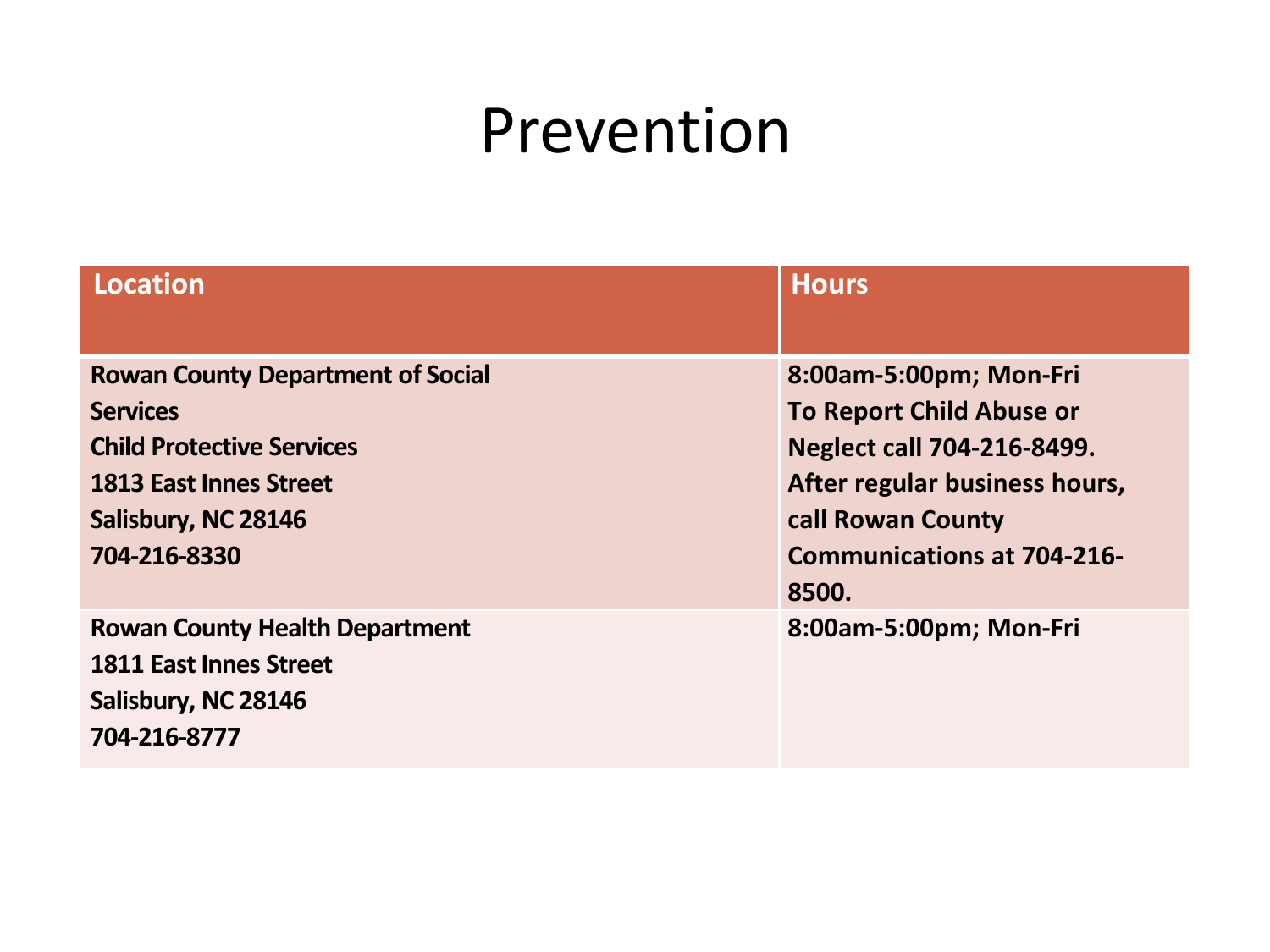#### Prevention

| Location                                                                                                                                                               | <b>Hours</b>                                                                                                                                                                                                                                     |
|------------------------------------------------------------------------------------------------------------------------------------------------------------------------|--------------------------------------------------------------------------------------------------------------------------------------------------------------------------------------------------------------------------------------------------|
|                                                                                                                                                                        |                                                                                                                                                                                                                                                  |
| <b>Center for Prevention Services (Serving</b><br>Rowan)<br>1117 East Morehead St, Suite 200<br>Charlotte, NC 28204<br>704-375-3784<br>https://preventionservices.org/ | 8:00am-5:00pm; Mon-Fri                                                                                                                                                                                                                           |
| <b>Youth Substance Use Prevention (YSUP)</b><br>1322 South Fulton<br><b>Street</b><br>Salisbury, NC 28144<br>info@YsupRowan.com<br>704-633-5636, Ext. 106              | <b>YSUP Rowan's Mission is to</b><br>engage the community in creating<br>conditions that will lead to<br>the prevention and reduction of<br>substance use by young people in<br>order that they may build healthy,<br>safe and successful lives. |